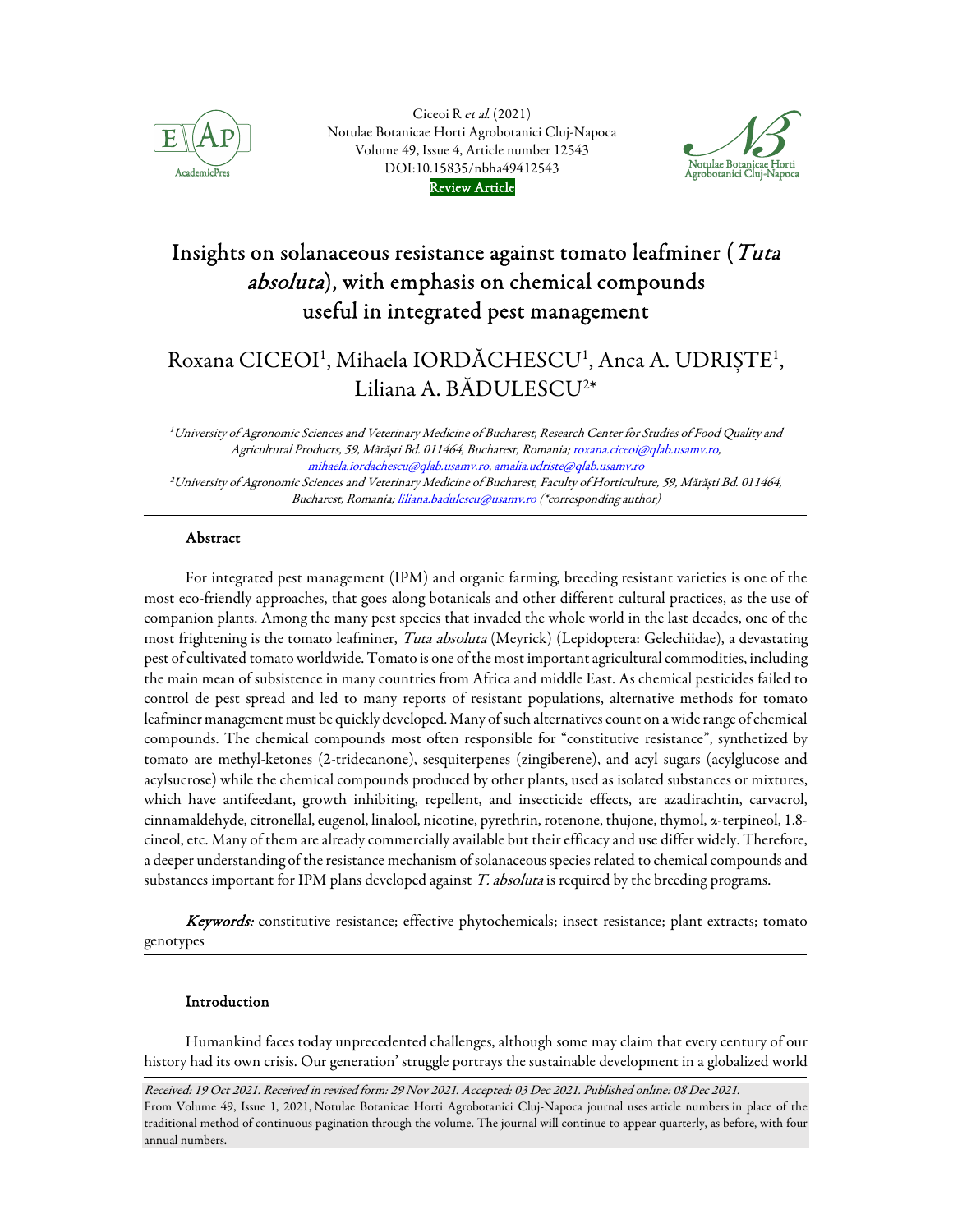on the background of dramatic climate disorders, pandemic crisis, but also critical biodiversity losses, as in insects (Hallmann et al., 2017) and ecosystems risks. Today's agriculture is forced to provide prompt breakthroughs to ensure safe and high-quality food to the world's population, which has grown from less than two billion to nearly 7.7 billion in just less than 100 years (Cohen, 2003; Roser et al., 2020). To ensure the food, each year millions of tons of pesticides are used all around us (FAO and WHO, 2019), and besides their adverse impact on environment and public health (de Oliveira et al., 2014), these synthetic molecules also lead to the development of insecticide-resistance phenomenon (Lietti et al., 2005; Roditakis et al., 2018; Guedes et al., 2019; Silva et al., 2019; Grant et al., 2019). In addition to satisfying market demand, global trade has led to a sudden spread of invasive alien pest species (IAS) (Mack et al., 2000; Hulme, 2009; Biondi et al., 2018; Giorgini *et al.*, 2018), a threat that forced the crop protection industry and farmers to increase or misuse the agricultural inputs above the safe limit. The new (EU) Regulation 2016/2031 on plant health, which entered into force in December 2019, admits the risk of new species being introduced into the Union territory due to globalization of trade and climate change and suggests certain restrictions to reduce the hazards to an acceptable level (EFSA PLH, 2019), but the plant protectionist's experience proved it is not enough. Pests continue to be a threat for human's food security and environment and control measures will always be needed.

Tomato (Solanum lycopersicum L.) is one of the most important crops and commodities worldwide, but also one of the most used model systems for genetic studies in plants (Causse et al., 2016). Among Solanaceous species, it has simple diploid genome with 12 chromosome pairs and a genome size of 950 Mb, encoding approximately 35,000 genes that are largely sequestered in contiguous euchromatic regions (Barone et al., 2008). For breeders, many resources were available for genomic research in the last decades, as diverse tomato wild species resources; tomato mutant collections; marker collections; mapped populations; BAC (bacterial artificial chromosome) libraries; TILLING (targeting induced local lesions in genomes) populations; and tomato microarrays, gene silenced tomato lines etc. (Barone et al., 2008), to arrive nowadays having whole genomes sequenced (TGC, 2012; Causse *et al.*, 2016), the SGN (Sol Genomics Network) web portal with genomic and phenotypic data on Solanaceous species (Fernandez-Pozo et al., 2015) or the TGRD (Tomato Genetic Resources Database) (Suresh *et al.*, 2014) and the Breadbase system, the GitHub code hosting platform of SGN (Solegenomics, 2021). Tomato breeding is a success story, as many cultivars are today available for a wide range of traits, including vigour, productivity, resistances to pests and diseases, fruit quality, etc. and the future trend resides in genomics-based breeding (Heuvelink, 2018; Felföldi et al., 2021).

Among the many pest species that invaded the whole world in the last decades, one of the most frightening is the tomato leafminer, Tuta absoluta (Meyrick) (Lepidoptera: Gelechiidae), a devastating pest of cultivated tomato (Desneux et al., 2010; Desneux et al., 2011; Campos et al., 2017; Biondi et al., 2018). As tomato is one of the most important agricultural commodities, including main means of subsistence in many low and –middle income countries, the control of this threatening pest it's considered a high priority by plant protectionists. Of neotropics origin, the pest always preferred tomatoes, although could be hosted on different Solanaceous crops, as potatoes, sweet pepper, eggplants (Desneux et al., 2010; Bawin et al., 2015; Cherif and Verheggen, 2019) and currently is in transition to polyphagy, as more than 40 plant species, 9 families, including one Monocots, are now reported to be its host (Cherif and Verheggen, 2019; Sylla et al., 2019; Ciceoi and Gutue, 2020). In the 60's, T. absoluta became a key pest of South American tomato crops and starting with 2006, puts to a threat the worldwide tomato productions (Santana et al., 2019), mainly in Europe (Desneux et al., 2010; Desneux et al., 2011; Campos et al., 2017), in the Mediterranean region (Moreno et al., 2011; Proffit et al., 2011; Urbaneja et al., 2012), the entire production on the African continent (Brévault et al., 2014; Tonnang et al., 2015; Mansour et al., 2018; Aigbedion-Atalor et al., 2019), in Central America (Verheggen and Fontus, 2019) and in some parts of Asia (Han et al., 2018a, 2018b; Giorgini et al., 2018). Tuta absoluta larvae attack tomato plants during all growth stages (de Brito et al., 2015), the young larvae feeding mainly on leaf mesophyll immediately after hatching, but also on plants axillary buds, young shoots, new growths, in developing fruits, mature fruit, significantly reducing the leaf area, causing bud drop, plants cracking, fruit malformation or rot (Moreno *et al.*, 2011). The pest life cycle is a key element in designing the integrated pest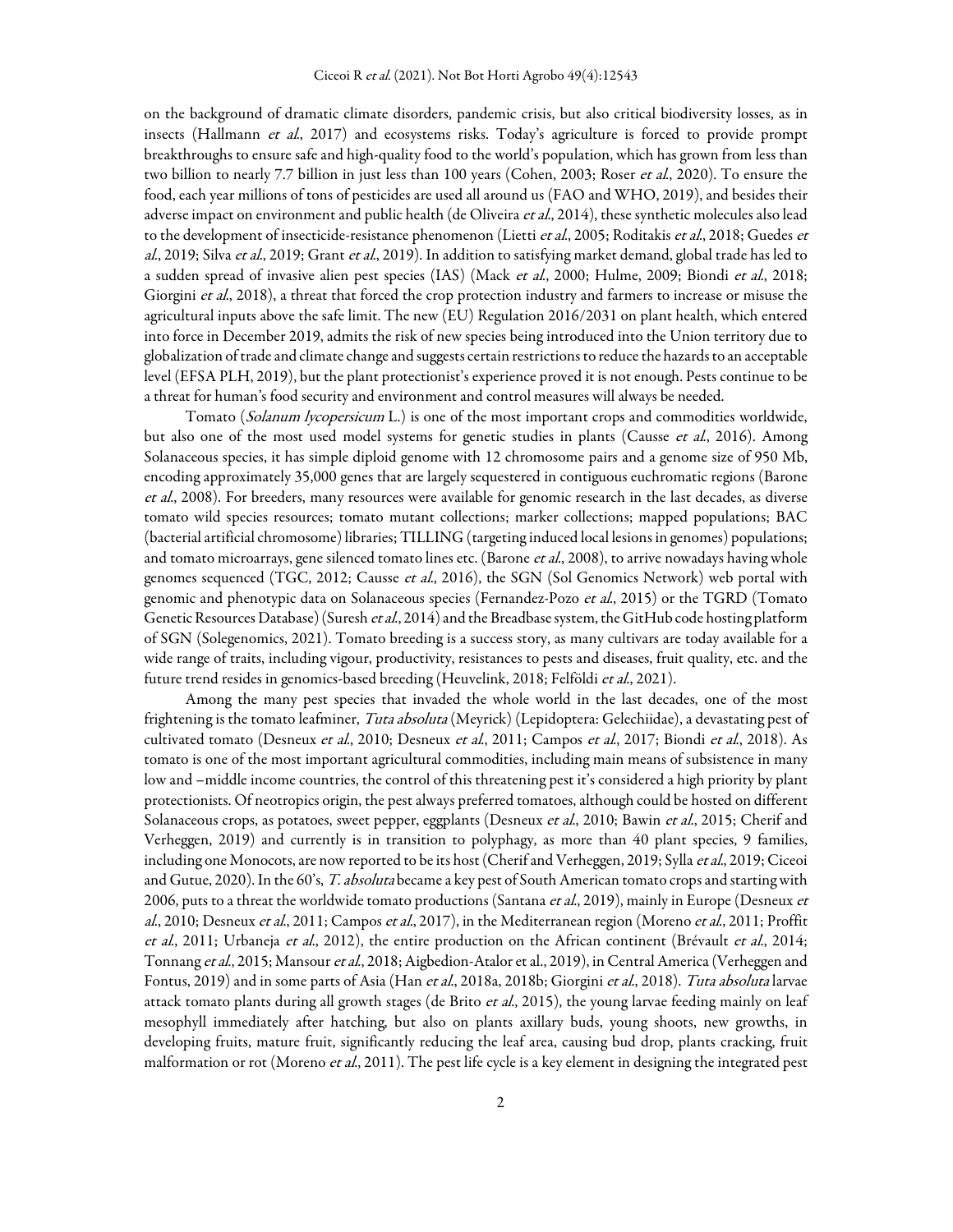management (IPM) schemes. Although only the larvae are harmful, control measures must be taken in all pest's life stages, according to their specific physiology and feeding habits, for an effective control. In their struggle to save the tomato production, growers applied insecticides as often as 23 treatments per season (Zlof and Suffert, 2012), even more than 2 times a week (Moreno *et al.*, 2011), more than 40 applications per crop cycle (de Brito et al., 2015), and even 60 to 80 insecticide applications per season (Bacci et al., 2019). The intensive use of insecticides on this pest with very high reproductive potential (10–12 generations per year in South America (Bayram et al., 2017), 6 generation in the Mediterranean region (Bayram et al., 2017), 2-5 in Eastern Europe (Karadjova et al., 2013) and ecological selectivity due to its feeding habits (mining only inside the leaves mesophyll) favoured the development of resistance to many different insecticides groups, especially pyrethroids, avermectins, and diamides (de Brito et al., 2015; Guedes et al., 2019; Roditakis et al., 2018; Silva et al., 2019). In fact, in 2021, the Arthropod Pesticides Resistance Database cites 17 active ingredients on which T. absoluta has already shown resistance: abamectin, bifenthrin, cartap, chlorantraniliprole, cyfluthrin-beta, cypermethrin-alpha, deltamethrin, diflubenzuron, etofenprox, flubendiamide, indoxacarb, metaflumizone, novaluron, permethrin, spinosad, teflubenzuron, and triflumuron.

For organic farmers the pressure to identify appropriate control measures is even higher. As the insecticide-resistance phenomenon has unknown implications and today's population is more than ever involved in a healthy lifestyle, preferring organic food, there is an urgency to develop safe alternatives of pest control and plant protection (Moreno et al., 2011). As biocontrol alternatives, more than 70 arthropod species, out of which 20% are predators and 80% parasitoids, are mentioned having an activity against T. absoluta but only few of them showed a real potential to be included in IPM strategies in the newly invaded areas (Zappalà et al., 2013). Besides cultural control measures, as crop rotation, destruction of infested plant material, destruction of possible weed hosts etc., other environmentally friendly control strategies have been developed, based on the use of the insect's sex pheromones (Floricel et al., 2018). Their use has a raising trend on the market, especially for the organic producers, but recent reports on T. absoluta deuterotokous parthenogenetic reproduction questions the future use of pheromone management or sterile insect techniques (Caparros Megido et al., 2012).

Therefore, resistant cultivars and plant-derived products depicting pest control potential should be further investigated for a fast introduction in the agricultural production daily routine. All current tomato varieties are attacked by the pest, but some cultivars tend to be less attractive (Proffit et al., 2011; Cherif and Verheggen, 2019) and some new hybrids under testing demonstrate potential to advance in the tomato breeding with resistance to tomato leafminer (Gharekhani and Salek-Ebrahimi, 2014; Ghaderi et al., 2017; Ataide et al., 2017; Sohrabi et al., 2017; Dias et al., 2019). The present paper summarizes the current knowledge regarding the efforts to obtain tomato and other solanaceous resistant lines based on characteristics found in different wild relatives of tomatoes and compiles references regarding other effective phytochemicals that could be alternatively used for T. absoluta control.

#### Solanaceous resistance against Tuta absoluta

Although Tuta absoluta is devastating cultivated tomato worldwide, this pest has as main hosts also potato (Solanum tuberosum L.) and eggplant (S. melongena L.) and was documented on 23 different species belonging to Solanum genus (Ciceoi and Gutue, 2020). In addition, it was mentioned on 15 other Solanaceous species belonging to ten genera, respectively Atropa, Brugmansia, Capsicum, Datura, Lycium, Lycopersicon, Nicotiana, Physalis and Salpichroa (Cherif and Verheggen, 2019; Ciceoi and Gutue, 2020).

Still, there are some nightshades species resistant to tomato leafminer attack, as *Capsicum annuum* L., and *Capsicum chinense* Jacquin var. Cumari do Pará (Silva *et al.*, 2021), and some species inside the *Solanum* genus, as different species of wild tomatoes: S. habrochaites S. Knapp & D.M. Spooner (de Oliveira et al., 2020; Silva et al., 2021), S. cheesmaniae (Riley) Fosburg (Rakha et al., 2017; Han et al., 2018c). Wild relatives of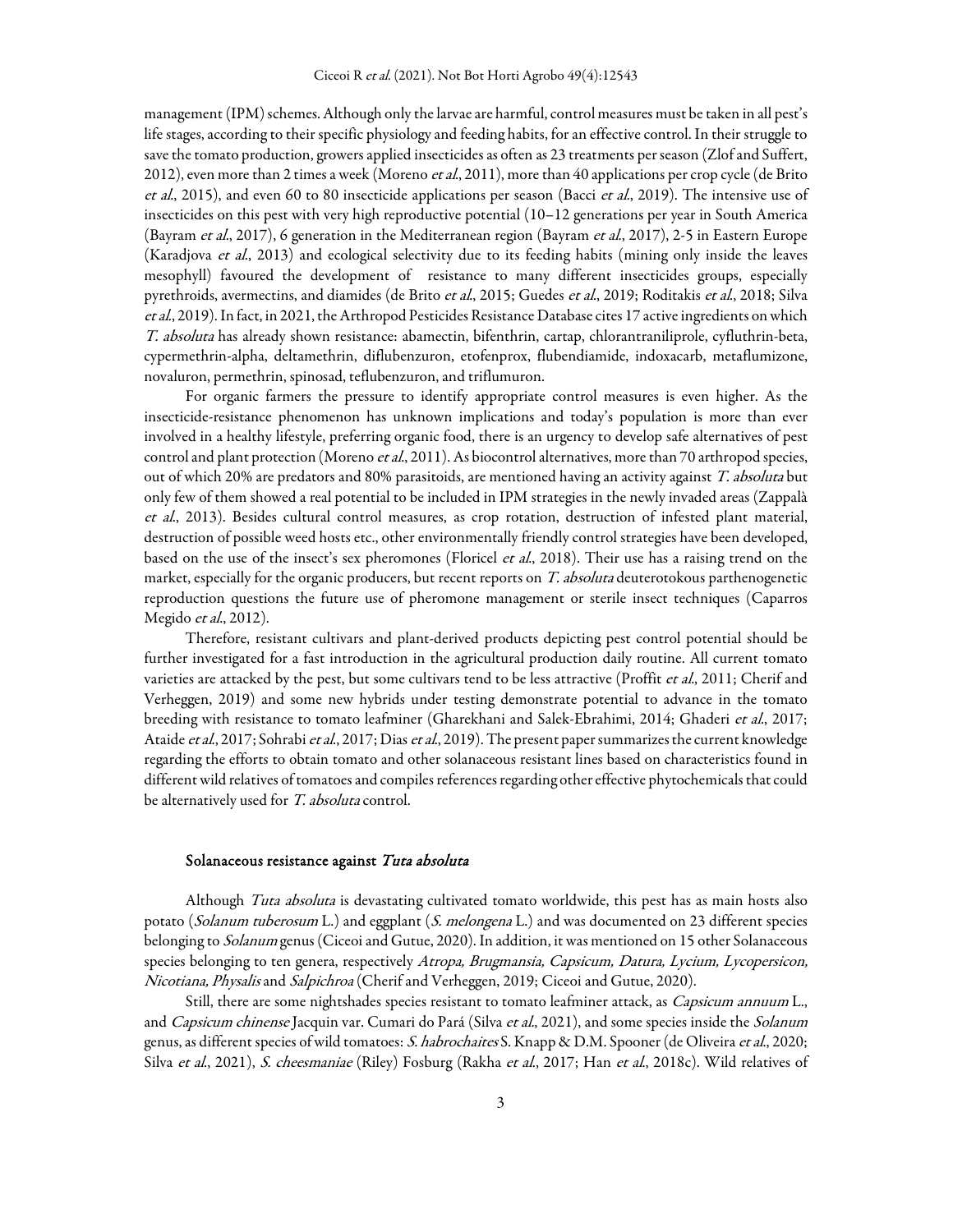tomatoes are today the main source of the identified resistance traits for tomato breeders. According to Han et al. (2018c), these resistance traits may be categorised in constitutive resistance, induced resistance, and introduced resistance (Figure 1) and were extensively explained by the authors.



Figure 1. Solanaceous resistance against T. absoluta (according to Han et al., 2018c)

Plant constitutive resistance was described by Han et al. (2018c), as related to the type and density of plant trichomes and to the chemical compounds produced and stored inside the plant's tissues, or a combination of these two factors. This type of resistance can be passed on to the progeny, for instance descendants of the yellow monkeyflower plants (Mimulus guttatus DC.) that have been attacked by insect herbivores have a higher trichome density than plants whose genitors were not attacked (Owens, 2019). Han et al., 2018c, describe the induced resistance as being related to mechanisms that involve the secretion of volatile organic compounds when the plant is attacked, that may either attract tomato leaf miner predators and parasitoids, repel the pest by making the host plant less attractive for oviposition or by accumulation of oxidative enzymes, as polyphenol oxidase and peroxidase at the feeding sites. The introduced resistance is related to permanent or transient genetic modifications of the host species.

#### Resistance resources related to chemical compounds found in solanaceous species

### Inner resistance due to chemical defence response

Traditional cultivated tomato varieties are generally highly susceptible to T. absoluta attack, with few being moderately tolerant/resistant (Han et al., 2018c). In contrast, their wild relatives proved to be resistant. Currently, the 13 wild species in the Solanum section *Lycopersicon* can be categorised as (i) crossable, with low level of DNA differences - Solanum pimpinellifolium, S. cheesmaniae and S. galapagense, (ii) crossable, with high level of DNA differences *S. chmielewskii, S. habrochaites, S. neorickii* and *S. pennellii*, and (iii) difficult to cross, with very high level of DNA differences - S. arcanum, S. chilense, S. corneliomulleri, S. huaylasense and *S. peruvianum*, but research is making progress, proposing techniques such as embryo rescue (Heuvelink, 2018). Even though interspecific crosses between S. habrochaites var. hirsutum and S. lycopersicum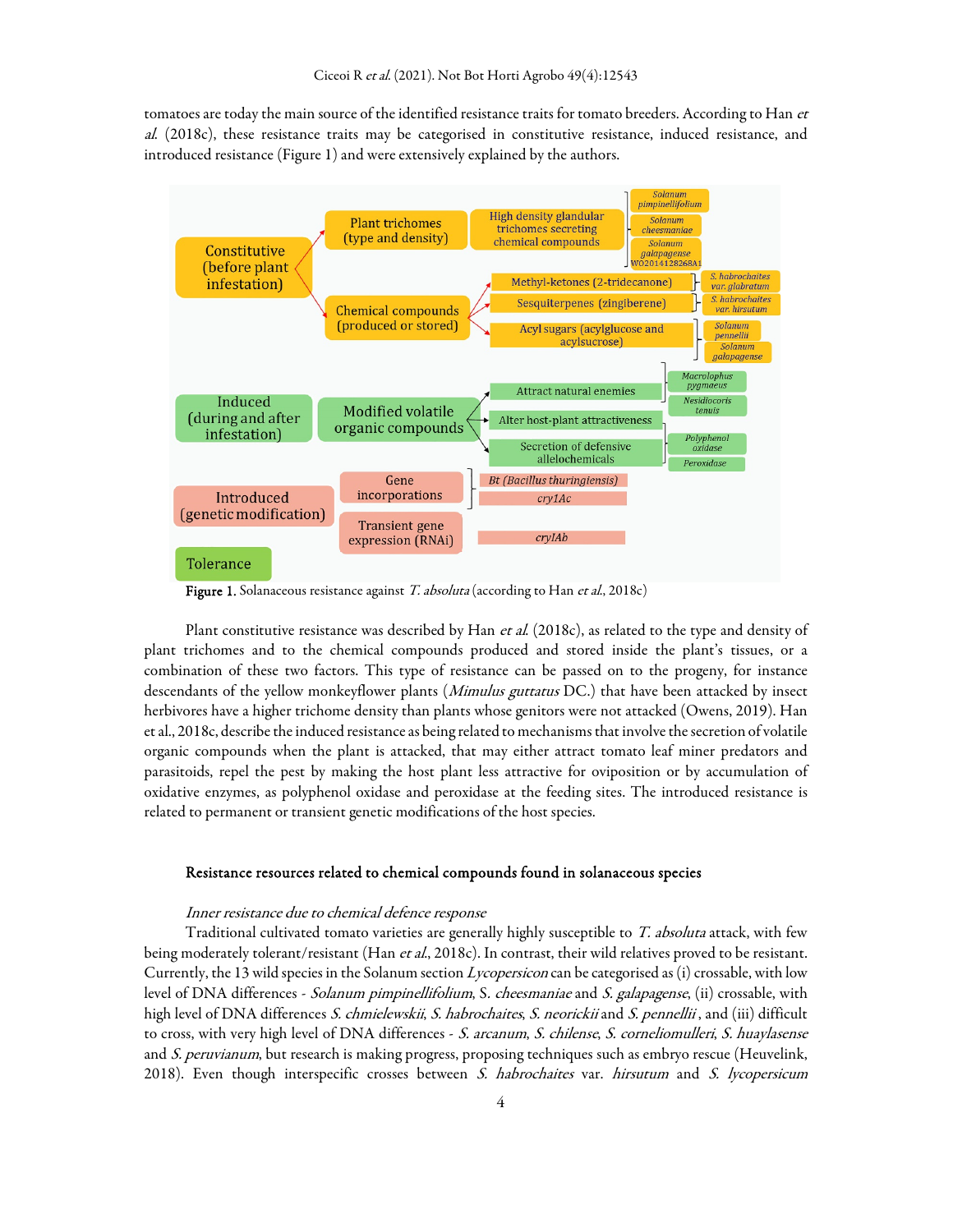demonstrated the possibility of transferring the resistance traits to cultivated tomato through breeding (de Oliveira et al., 2020), no commercial line has been released yet based on these parental lines. Studies on wild tomato with low level of DNA differences highlighted resistance traits transfer to T. absoluta, are related to high density of glandular trichomes secreting acyl sugars and sesquiterpenes (Rakha et al., 2017). Consequently, Snoeren et al. (2017), published the first patent on 'resistant to arthropods' tomato lines, obtained through introgressed DNA sequences from *S. galapagense*. The authors patented 12 single nucleotide polymorphisms (SNPs) from S. lycopersicum genome responsible for resistance and/or tolerance to the tomato leafminer, white fly, and spider mite.

Most plant resistance traits to *T. absoluta* related to constitutive resistance due to chemical defence response have been identified in wild tomato relatives, for chemicals included in three main groups, as (i) methyl-ketones (e.g., 2-tridecanone), (ii) sesquiterpenes (zingiberene) and (iii) acylsugars (Han et al., 2018c).

High acylsugar content and/or zingiberene have been related to higher resistance to arthropods. Chemicals-related resistance of wild tomatoes, S. habrochaites, has been attributed to volatile compounds such as 2-tridecanone, 2-undecanone, and zingiberene, compounds not found in sensitive cultivars (de Oliveira et al., 2020).

### 2-Tridecanone

2-Tridecanone  $(C_{13}H_{26}O)$  is a chemical compound found so far in 36 plant species, among which Solanum agrimoniifolium Rydb. and S. habrochaites S. Knapp & D.M. Spooner, two bryophytes, two bacteria and one insect species. It is used as a chemical food additive to modify taste (Q27147536, 2021). Still, this flavour enhancer for humans, is a chemical compound effective in wild tomato plants in preventing T. absoluta attack, being present in high levels in trichomes. Its content increases with the increase in trichome density, which is related also with the plant age, as older plants have higher trichome density (Leite et al., 2001).

#### 2-Undecanone

2-Undecanone  $(C_{11}H_{22}O)$  is a chemical compound with role in decarboxylase activity, found so far in 53 plant species, among which Solanum agrimoniifolium Rydb. and S. habrochaites S. Knapp & D.M. Spooner, four bryophytes, two bacteria and two insect species (Q2024187, 2021).

#### Zingiberene

Zingiberene  $(C_{15}H_{24})$  is a monocyclic sesquiterpene found so far in 45 plant species, among which Solanum agrimoniifolium Rydb. and S. habrochaites S. Knapp & D.M. Spooner (Q4117486, 2021). It is the most abundant molecule in ginger oil, conferring its specific taste, but it occurs in plant species such as tomato, basil, turmeric, cardamom and sorghum, with the presumed role of defending them against insect pests, by preventing eggs-laying and deterring feeding on the plant. Zingiberene has been shown to confer resistance to insect pests upon tomatoes (ccc). Genotypes with high zingiberene content demonstrated lower appeal for T. absoluta egg deposition (de Oliveira et al., 2020). In addition, genotypes exhibiting high contents in both zingiberene and acyl sugars, showed greater resistance than genotypes accumulating only one of these chemicals, indicating a synergistic effect between zingiberene and acyl sugars (Maluf et al., 2010). Zingiberene content has high heritability, (<80%), its production being controlled by two genes with incomplete dominance (de Oliveira et al., 2020).

#### Acylsugars

Acylsugars are a group of chemical compounds produced in the secretory glandular trichomes of various plants, most often those belonging to the Solanaceae family, including S. lycopersicum, S. pennellii, S. habrochaites, known as biotic stress regulators, usually by deterring herbivorous insect pests (Kim et al., 2012; Ben-Mahmoud et al., 2018;). They are sugar esters, usually of sucrose or glucose, typically including 3-4 fatty acid side chains that vary in orientation, length, and location. Due to their role in physical and/or chemical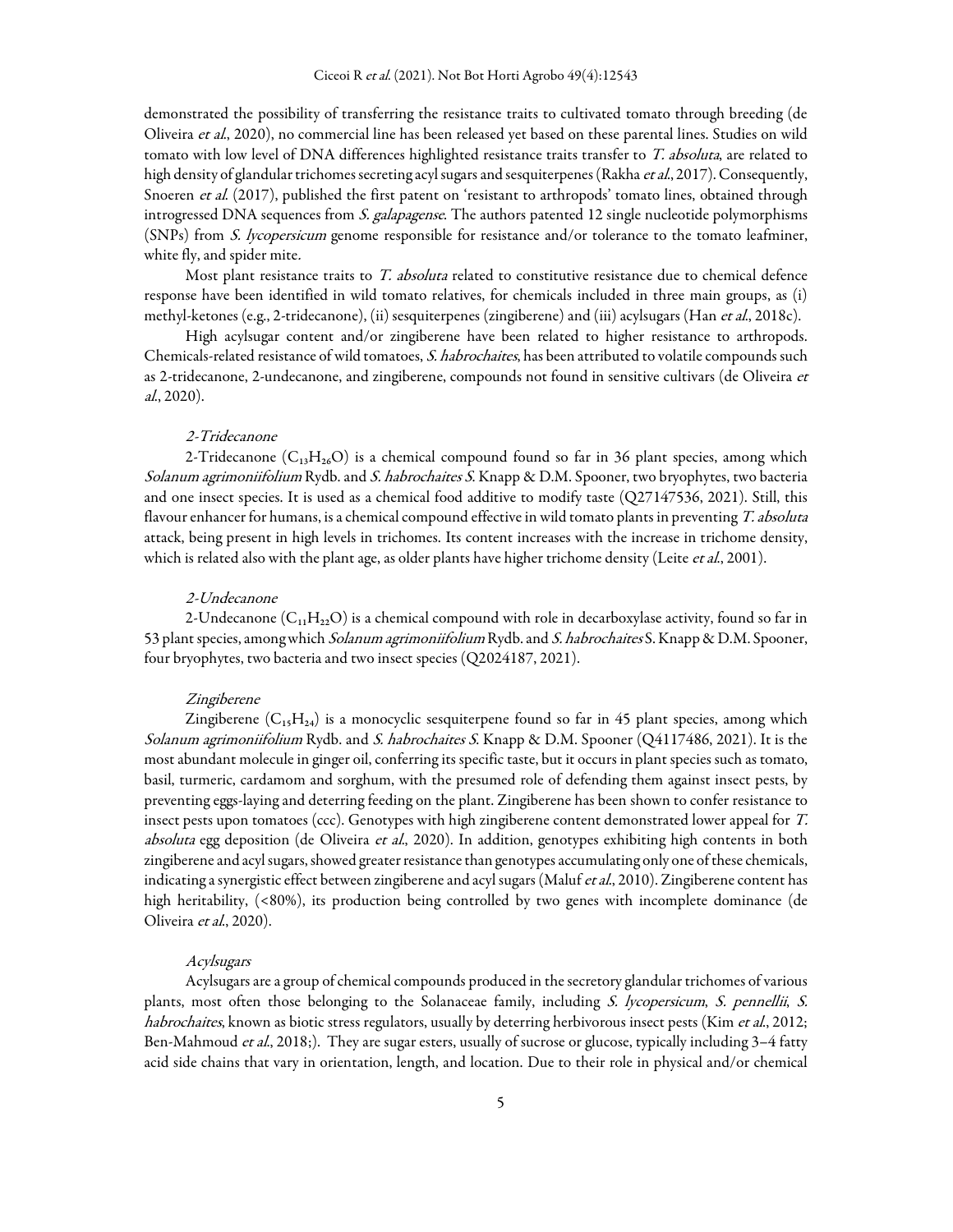plant defence, commercial applications for plant breeding were found appealing (Mandal et al., 2020). For instance, Leckie *et al.* (2016), analysed which acylsugar compositions of the four *S. pennellii* accessions and one acylsugar-producing tomato breeding line was more effective in suppressing oviposition of the whitefly Bemisia tabaci Gennadius, tobacco thrips, Frankliniella fusca Hinds, and western flower thrips, Frankliniella occidentalis Pergande. Their work demonstrated acylsugars ability to alter the distribution of whitefly oviposition and suppress the pest's oviposition, and also that mixtures of components may increase suppression through synergistic interactions, recommending acylsugars use for herbivore oviposition suppression, either through in planta production by tomato lines, or as biocides applied by a foliar spray (Leckie et al., 2016).

Kim et al. (2012), while assessing acylsugar diversity for 80 accessions of *S. habrochaites*, revealed the presence of at least 34 structurally diverse acylsucroses and two acylglucoses, in distinct phenotypic classes. Analysis of the Acyltransferase2 gene (Solyc01g105580) revealed differences in enzyme activity and gene expression correlated with polymorphism in S. habrochaites accessions. Mandal et al. (2020), while searching the unknown genes involved in acylsugars synthesis and regulation, based on different levels of this compound found in different accessions of S. pennellii, found high-acylsugars-production varieties, and based on gene silencing method confirmed two genes involved in acylsugar biosynthesis.

Weinhold and Baldwin (2011), showed that among the eight types of trichomes found in Lycopersicon clade, the type IV trichomes are producing acyl sugars, but in cultivated tomato plants, type IV trichomes are missing at the adult stage, however they are present in juvenile stage, so their presence may be controlled by promoting heterochronic alterations in plant ontogeny (Vendemiatti et al., 2017) and further used in breeding. Maluf et al. (2010), demonstrate a synergistic effect between zingiberene and acylsugars, as the team found that genotypes exhibiting high contents of zingiberene and acylsugars showed higher resistance than the genotypes accumulating only one of these chemicals. Still, the fact that no commercial line has been marketed so far based on these characters may be caused by the fact that resistance transfer from these wild species is accompanied by other gene introgression mediating poor horticultural value (Rakha et al. 2017).

Currently, the list of genetic resources that were already tested for research on resistant lines based on chemical compounds displays few S. lycopersicum varieties and hybrids that are moderately susceptible to T. absoluta attack and few more further relatives that holds resistance traits (Table 1).

Grandillo and Cammareri, 2016, provide as a summary QTL (quantitative trait loci) mapping studies for pest resistance-related traits in tomato until 2016, citing 14 studies, none of these referring to tomato leafminer.

#### Induced resistance due to chemical defence response

The tomato plants can develop inducible resistance mechanisms against T. absoluta, mainly mediated through jasmonic acid pathway. These resistance mechanisms involve indirect defence based on volatile organic compound (VOC) emitted by infested plants, that are either attracting the pest natural enemies, in the places where T. absoluta was established for long enough to have such enemies, either deterring the pest away, or preventing egg-laying (Han et al., 2018c). A third induced mechanism was highlighted by Coqueret et al. (2017), who recently found that a few hours after larval attack, tomato plants accumulated defensive enzymes as polyphenol oxidase and peroxidase close to the feeding site. Therefore, new breeding strategies could explore obtaining tomato lines that are emitting higher amounts of specific VOCs or that are inducing a strong enzymatic defence (Han et al., 2018c).

In the same study the authors have shown an increase in gene expression related to cell wall, sterol and steroid metabolism, leaf development and photosynthesis, when plants were infested with the leafminer. Among these, the transcription factors with up-regulated gene expression are known to control secondary metabolites biosynthesis, trichome formation and jasmonic acid signalling. This indicates an interweaving of plants' mechanisms of defence, as the trichomes not only provide a physical barrier against herbivory attack, but they also produce chemicals that are deterrents to insect oviposition and feeding. (D'Esposito et al., 2021)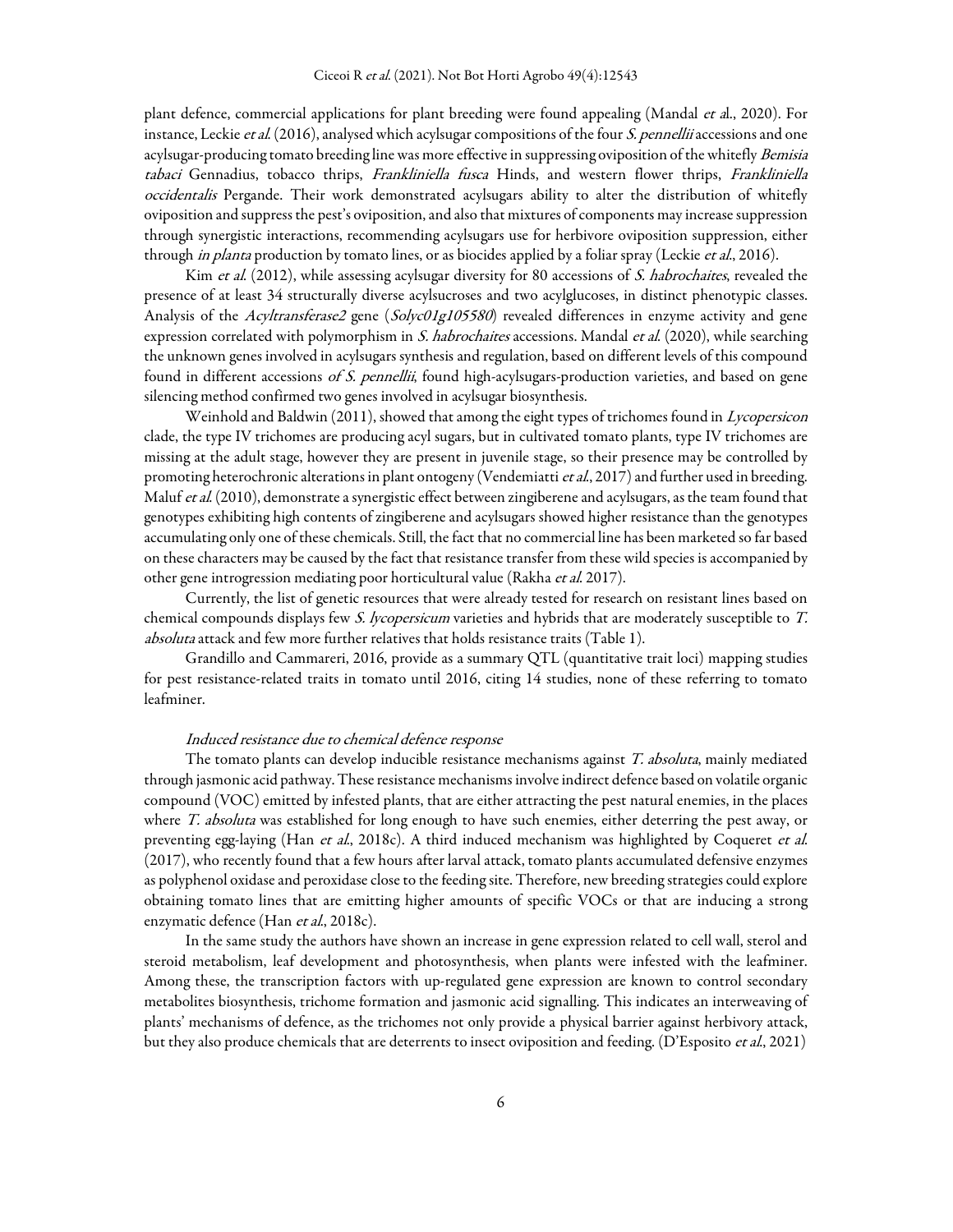| Moderately susceptible                                     | Resistant                                          | Reference (DOI)                           |
|------------------------------------------------------------|----------------------------------------------------|-------------------------------------------|
| Solanum americanum Mill.                                   | Capsicum annuum L. (var. All Big)                  | (Silva et al., 2021)                      |
| Solanum aculeatissimum Jacq.                               | Capsicum chinense Jacquin (var. Cumari<br>do Pará) | (Silva et al., 2021)                      |
| Solanum melongena L. (var. Comprida Roxa)                  | Solanum paniculatum L.                             | (Silva et al., 2021)                      |
| Solanum gilo Raddi (var. Verde Claro)                      | Solanum habrochaites S.Knapp &<br>D.M.Spooner      | (Silva et al., 2021)                      |
|                                                            | Solanum habrochaites var. hirsutum PI-<br>127826   | (de Oliveira et al.,<br>2020)             |
|                                                            | Solanum pennellii Correll                          | (Dias et al., 2019)                       |
|                                                            | Hybrid RVTA-2010-31-pl#177                         | (Dias <i>et al.</i> , 2019)               |
|                                                            | S. peruvianum L. NAV29 and NAV115                  | (de Falco et al., 2019)                   |
| S. lycopersicum L. BR221 (cherry)                          |                                                    | (de Falco <i>et al</i> ., 2019)           |
| S. lycopersicum L. (var. Early urbana & Super<br>2270)     |                                                    | (Azadi et al., 2018)                      |
| S. lycopersicum L. (var. Cuatomate)                        |                                                    | (Kayahan et al., 2018)                    |
| S. lycopersicum L. (var) Berlina, Zaman,<br>Golsar, Poolad |                                                    | (Sohrabi et al., 2017)                    |
|                                                            | S. galapagense S.C.Darwin & Peralta<br>VI063177    | (Rakha et al., 2017)                      |
| S. lycopersicum L. HGB-1497 and HGB-674<br>hybrids         |                                                    | (Ataide et al., 2017)                     |
| S. lycopersicum L. (var. Early Urbana Y &<br>Primo Early)  |                                                    | (Ghaderi et al., 2017)                    |
| S. lycopersicum L. (var. Grandella)                        |                                                    | (Rostami et al., 2016)                    |
| S. lycopersicum L. (var. Cluse)                            |                                                    | (Gharekhani and Salek-<br>Ebrahimi, 2014) |
|                                                            | BPX-367D-238-02                                    | (de Oliveira <i>et al</i> .,<br>2012)     |

Table 1. The list of moderately susceptible and resistant species, varieties, and hybrids to be used in breeding for resistance to T. absoluta

## Resistance resources related to chemical compounds found in non-related to tomato species

#### Volatile organic compounds of companion plants

Besides natural phytochemicals produced by plants to enhance their own defence mechanisms, plants also release a variety of different VOC, with multiple roles in their interactions with other plants or animals (Proffit et al., 2011). These volatiles are used by herbivore insects during feeding, mating, sheltering, or egglaying, as these help insects to locate their host plants at different distances. Agronomists included these volatiles properties in the agroecosystem management schemes as a preventive method, both in the field and greenhouses, under the well-known term of *companion plants*. In the same way as in the case of the host plants that display constitutive resistance due to VOC presence, the companion plants can control insect pests either directly, by disrupting host location or deterring their establishment by attracting the pest away, or indirectly, by attracting those natural enemies that control the pest population (Parker et al., 2013). For example, coriander (Coriandrum sativum L.) releases volatiles that mask the odours of the tomato, making difficult their recognition by pests (Venzon et al., 2018; Giorgini et al., 2018). Besides attracting pollinators and feeding useful fauna with pollen, companion plants can serve as trap-crops, hosting most pests or they release volatiles, that also attract predators, such as ladybeetles (Venzon et al., 2018).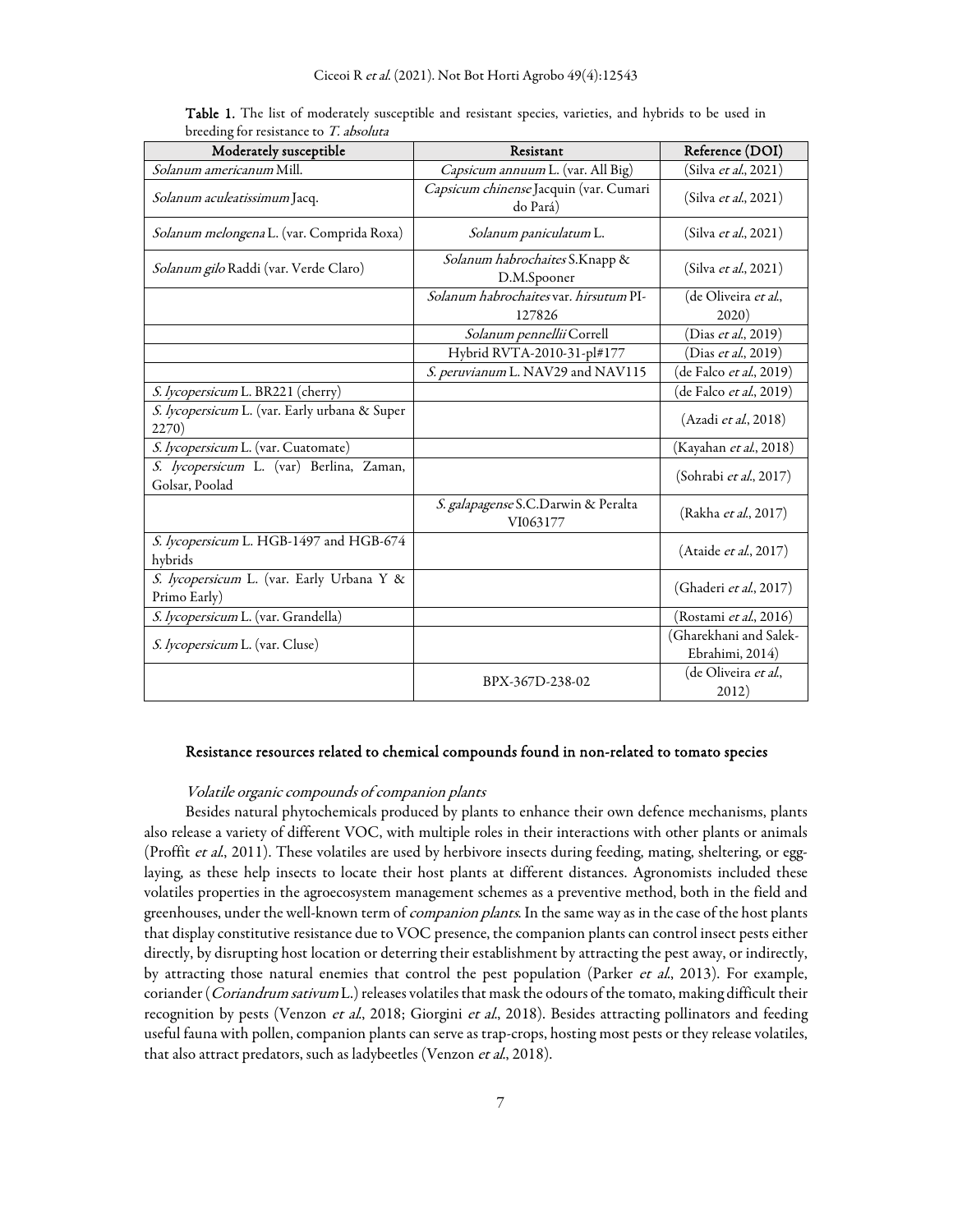For tomato, VOCs emitting plants can be grown on the field edge or intercropped with the tomato plants. In Brazil and Costa Rica, but also Spain, tomato association with coriander plants reduced the incidence of T. absoluta on tomato plants in greenhouse experiments, and attracts natural parasitoids, such as Necremnus tutae (Crisol-Martínez and van der Bloom, 2019). Using dual-choice behavioural assays in flight tunnels, Yarou et al., 2018, demonstrated the oviposition-deterring effect of clove basil, Ocimum gratissimum L. and basil, O. basilicum L. plants against T. absoluta, suggesting their use as intercropping plants. Most probably, the ability of adults, mainly females, to locate host plants for feeding and eggs laying was affected by the VOCs. GC-MS analysis of VOCs revealed that O. gratissimum had 20 major active compounds while O. basilicum had 33 (Yarou et al., 2018).

Recent studies in Spain revealed that using different flowers, as sweet alyssum (Lobularia maritima (L.) Desv.), borage (Borago officinalis L.), white mustard (Sinapis alba L.), yarrow (Achillea millefolium L.), buckwheat (Fagopyrum esculentum Moench), in field or greenhouse, promotes the attraction and longevity of Necremnus tutae, one of the most promising parasitoids used in Spain against tomato leafminer (Crisol-Martínez and van der Bloom, 2018). The impact of chemical non-host resources on tomato - Necremnus artynes interactions were explored by Balzan and Wäckers (2013), using sweet alyssum, *Lobularia martima* L., bishop's flower, Ammi majus L., buckwheat, Fagopyrum esculentum Moench, redshank, Polygonum persicaria L. and coriander, *Coriandrum sativum* L. They concluded that floral resources may enhance the fitness of the parasitoids, but the pest is also able to benefit from the inclusion of supplementary floral nectar.

Understanding these mechanisms and the role played by volatiles that help pests locating their host plant may lead to the development of novel tools for insect management (Proffit et al. 2011).

#### Volatile organic compounds of plants used as sources for botanicals

Plant extracts have been used for generations to control insect pests on agricultural crops and recent developed plant-derived botanicals are included in integrated pest management schemes (Pavela, 2014; Isman, 2020). Either extracts or pure compounds, they are a promising alternative to conventional pesticides due to their low toxicity to warm-blooded mammals and low adverse effects on the environment due to their high volatility (Moreno et al., 2011). Ancient scripts demonstrate the ability of such compounds to affect plant pests; in India, the use of botanical insecticides was known for 4000 years ago, while China and Egypt protected their stored grains with phytochemicals more than 3200 years ago (de Oliveira et al., 2014). There are thousands of known phytochemicals, and the list is constantly growing with new discoveries. One of the most ambitious phytochemical and ethnobotanical databases mentions 302 phytochemicals derived from 1329 plants with antifeedant activity, 186 phytochemicals derived of 766 plants with insecticide activity and 5 phytochemicals derived from 224 plants with repellent activity (Duke, 2016). Zoubiri and Baaliouamer (2014), cites 214 plant species with pesticide action, while Ikbal and Pavela (2019), cites 76 plant species as sources of essential oils for botanical insecticides against aphids.

There are different types of extracts that proved in different laboratory, greenhouse or filed test their effectiveness against T. absoluta. Such preparations may be aqueous or alcoholic plant extracts or essential oils extracted by different methods.

The water extracts are the most affordable and easy to be prepared pesticides at small scale, and because the active compounds are water soluble, they are safer for consumers. Usually these are mixtures with unknown compositions and synergic or antagonistic effects may happen. Some experiments proved the water extracts could be very effective, as in one greenhouse experiment, where chinaberry (Melia azedarach L.) extracts were highly effective in reducing T. absoluta larvae population, including more effective than the chemical control (Ghanim and Abdel Ghani, 2014). Some water extracts showed translaminar, systemic, and contact activity, as in the case of aqueous neem seeds extracts. These extracts lead to 100% mortality both when applied in the soil or on the leaves adaxial surface, indicating that the extracts were absorbed and transferred inside the plant both by roots and leaves (Gonçalves-Gervásio and Vendramim, 2007).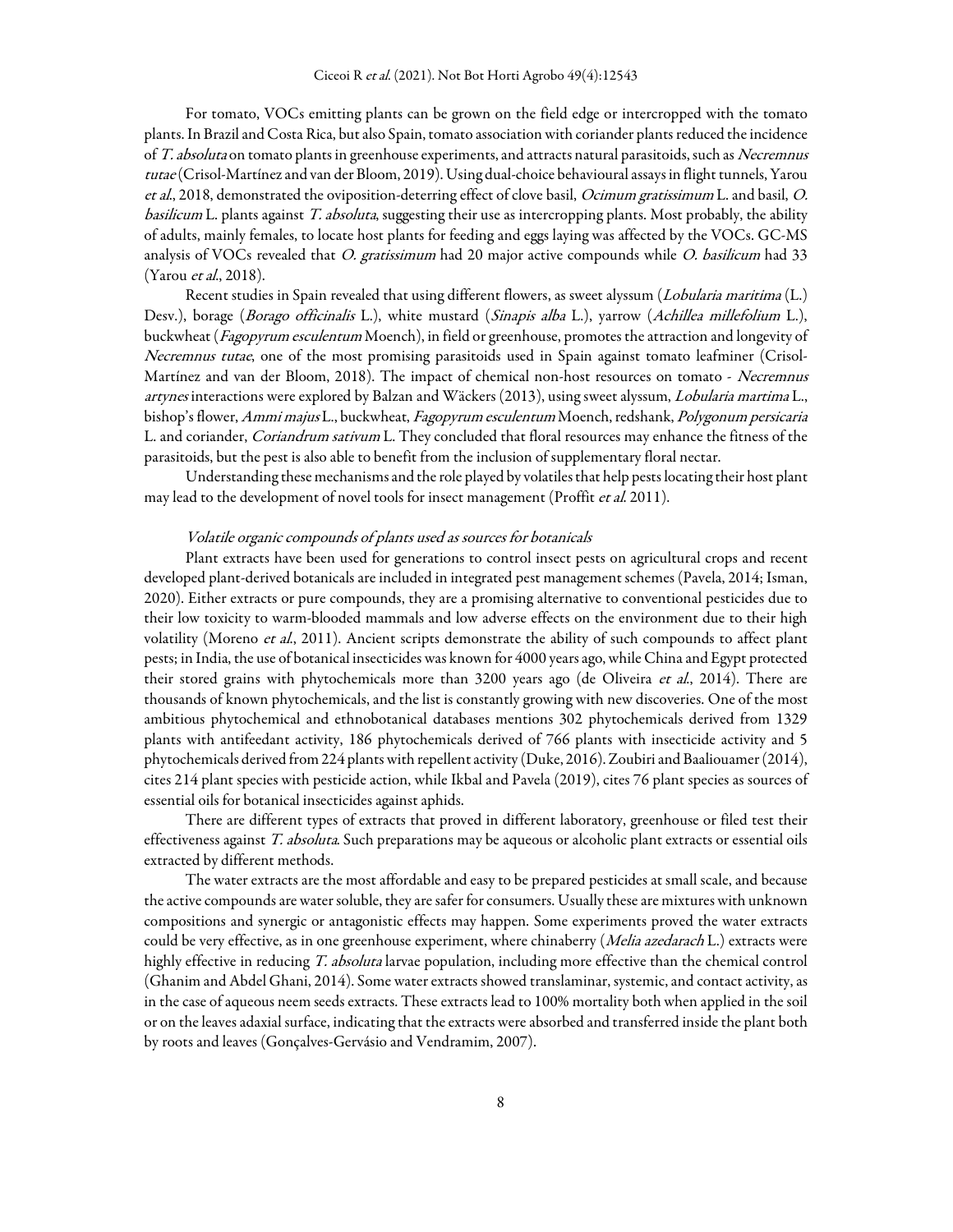Laboratory assay using alcoholic extract of Piper amalago var. medium (Jacq.) Yunck., (synonym of Piper amalago L.) demonstrate that although of high efficiency, the ethanolic extract induced T. absoluta larval mortality before the leaf mesophyll penetration, a fact that might suggest that symptoms of lethargy and low mobility are given by the contact mode of action of neurotoxins from piperaceous derivatives. Such phytochemical candidates may not be useful for T. absoluta due to ecological selectivity, as the larvae usually only feeds inside the leaves (de Brito *et al.*, 2015). One isobutylamide, named spilanthol, (E)-N-isobutylundeca-2-en-8,10-diynamide and (R, E)-N-(2-methylbutyl)undeca-2-en-8,10-diynamide were the three most active alkamides compounds isolated from a hexane extract of the aerial parts of Acmella oleracea (L.) R.K.Jansen, which lead to 100% mortality on second-instar larvae of T. absoluta. All isolated compounds showed insecticidal activity, although spilanthol was the most active, with LD50 = 0.13 µg mg<sup>−1</sup> (Moreno *et al.*, 2011). In this experiment spilanthol was five times more toxic than a synthetic pyretroid (permethrin) and almost 321 times more potent than natural extract containing azadirachtin. Essoung et al. (2017), in a bioassay using a crude methanol extract of *Caesalpinia welwitschiana* (Oliv.) Brenan leaves found that both the extract and five isolated compounds possess antifeedant and moderate larvicidal activity against second-instar larvae of T. absoluta and they identified two new effective compounds, welwitschianalol A and B.

Essential oils (EOs) have low environmental impact due to their high biodegradability, low toxicity to vertebrate animals and multiple modes of action associated to the presence of different active ingredients that hinders the development of resistance in the target pest (Pavela and Benelli, 2016). Many studies demonstrate the efficacy of EOs on pests in the laboratory experiments, but field application must be undertaken for each pest species, due to high volatility, low persistence, poor water solubility, and possible phytotoxicity that EOs have (Giorgini et al., 2018). Nanoencapsulation may help in solving most of these problems (de Oliveira et al. 2014). EOs may contain several dozens (20-60) of phytochemicals, usually with two or three main compounds present at high concentrations (20-85%) and many others at trace levels, making difficult the standardization of the products and therefore the authorization process, especially in Europe, where this procedure is over demanding (Pavela and Benelli, 2016). Campolo et al., 2017, found that nano formulated EOs have a higher insecticidal activity than the standard EOs for the ingestion bioassay, but weaker in the ingestion bioassay. In one experiment using Zataria multiflora Boiss. EOs, T. absoluta adults were more sensitive to fumigated EOs than the egg stage and the second instar larvae, inside the leaf, proving that the life stage is very important when recommending a certain natural treatment.

Umpiérrez et al. (2012), tested Eupatorium buniifolium Hook. ex Hook. & Arn., and Artemisia absinthium L. against T. absoluta larvae and characterized their chemical composition and insecticidal activities. A. absinthium EO was found to be rich in oxygenated monoterpenes (β-thujone, 56, 32%, (Z)-epoxyocimene, 14,76%, (Z)-b-ocimene, 4.56%, camphor 3.73%, α-thujone, 1.67%). E. buniifolium EO was rich in monoterpene hydrocarbons, as α-pinene, 22% and sesquiterpene hydrocarbons, as (E)-β-guaiene, 10%. Although displaying different composition, both had similar insecticidal activity. Eugenol, isoeugenol and cineol were tested for egg hatchability, oviposition deterrence and repellence against first and fourth T. absoluta larval instar, together with clove (Syzygium aromaticum (L.) Merr. & L.M.Perry), parsley (Petroselinum crispum (Mill.) Fuss) and lavender (Lavandula angustifolia Mill.) oils by Moawad et al. (2013). Clove oil, eugenol and isoeugenol caused high mortality and the clove oil showed high histological effect on the larvae body wall.

All these findings about effective chemical compounds may open new ways in breeding strategies, although these may seem much further away that using the resistant traits already existing in the tomato close relatives.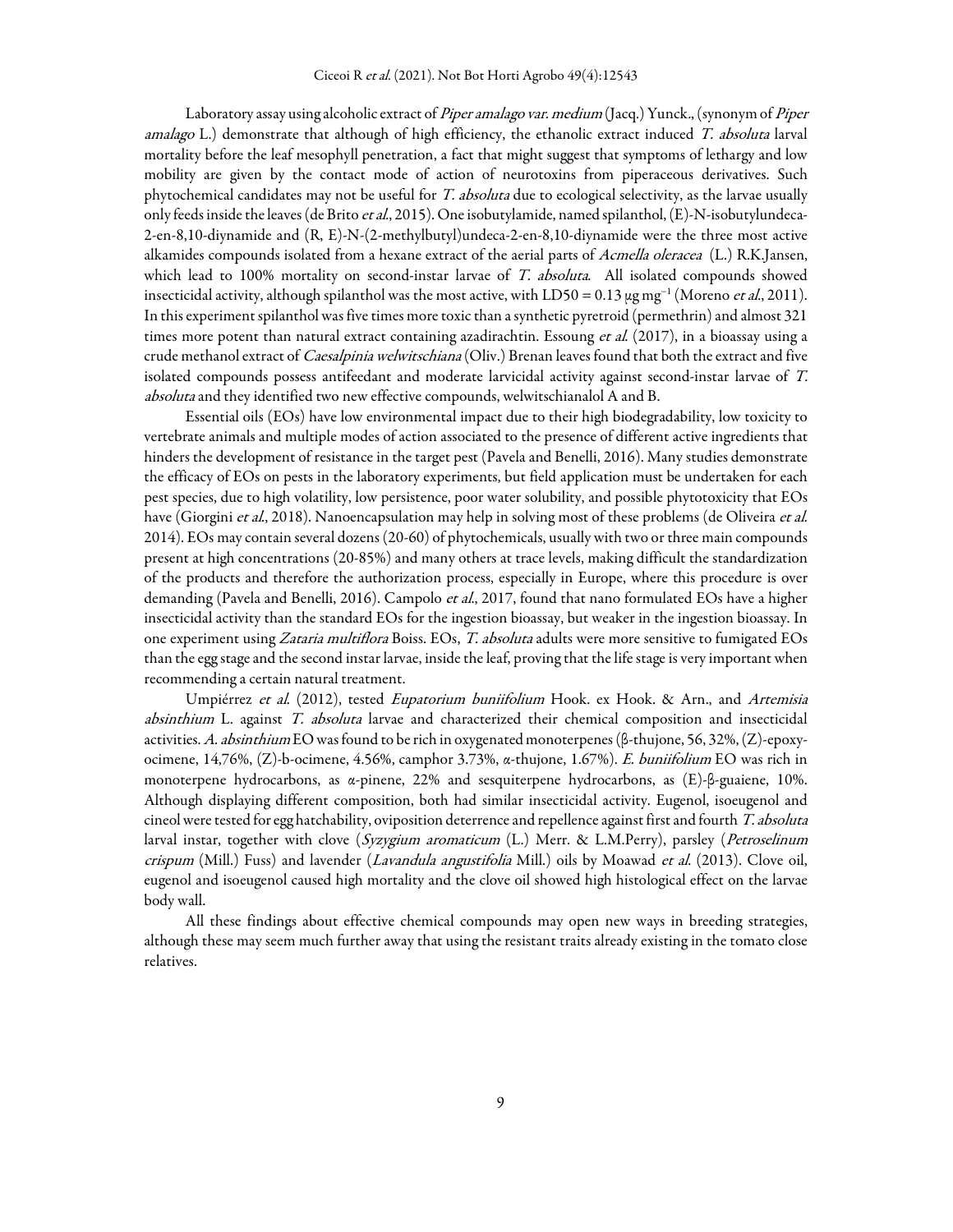# Conclusions

The multiple negative impacts of intensive use of synthetic pesticides on environment, humans and other non-target organisms forced researchers and practicians to develop sustainable methods of prevention and control for the most destructive pests. As T. absoluta's parthenogenetic reproduction might put into shadow some of the currently used control strategies (e.g., pheromone management or sterile insect techniques), spraying remains the most accessible and affordable pest control method for this pest. Phytochemicals might play multiple roles in developing new environmental-friendly methods for this pest control, by their multiple ways of action. Development and validation of IPM programs against tomato leafminer, adapted to each climatic zone, by blending resistant lines, different cultural methods as companion plants and using plant extracts or formulated pure compounds, might be the key for a resilient tomato production for future generations.

#### Authors' Contributions

Conceptualization: RC; Funding acquisition: AAU, LAB; Project administration AAU, LAB; Writing - original draft RC, MI; Writing - review and editing: AAU, MI, RC, LAB. All authors read and approved the final manuscript.

### Acknowledgements

This research work is supported by the Romanian Ministry of Agriculture and Rural Development (MADR-Bucharest), under the agricultural research and development program 2019-2022, ADER 7.2.6 project. The publication of this work is supported by the Ministry of Education, the National Council for the Financing of Higher Education, within the FDI-2021-0430 project, acronym DECIS.

#### Conflict of Interests

The authors declare that there are no conflicts of interest related to this article.

#### References

- Aigbedion-Atalor PO, Oke AO, Oladigbolu AA, Layade AA, Igbinosa IB, Mohamed SA (2019). Tuta absoluta (Lepidoptera: Gelechiidae) invasion in Nigeria: first report of its distribution. Journal of Plant Diseases and Protection. https://doi.org/10.1007/s41348-019-00255-3
- Arthropod Pesticide Resistance Database, Search, Genus: [tuta X], Retrieved 2021 September 12 from https://www.pesticideresistance.org/display.php?page=species&arId=610
- Ataide LMS, Arce CCM, Curtinhas JN, Da Silva DJH, Desouza O, Lima E (2017). Flight behavior and oviposition of Tuta absoluta on susceptible and resistant genotypes of Solanum lycopersicum. Arthropod-Plant Interactions 11:567-575. https://doi.org/10.1007/s11829-017-9500-1
- Azadi F, Rajabpour A, Lotfi Jalal Abadi A, Mahjoub M (2018). Resistance of tomato cultivars to Tuta absoluta (Lepidoptera: Gelechiidae) under field condition. Journal of Crop Protection 7(1):87-92.
- Bacci L, Silva ÉM, Silva GA, Silva LJ, Rosado JF, Samuels RI, Picanço MC (2019). Natural mortality factors of tomato leafminer Tuta absoluta in open-field tomato crops in South America. Pest Management Science 75:736-743, https://dx.doi.org/10.1002/ps.5173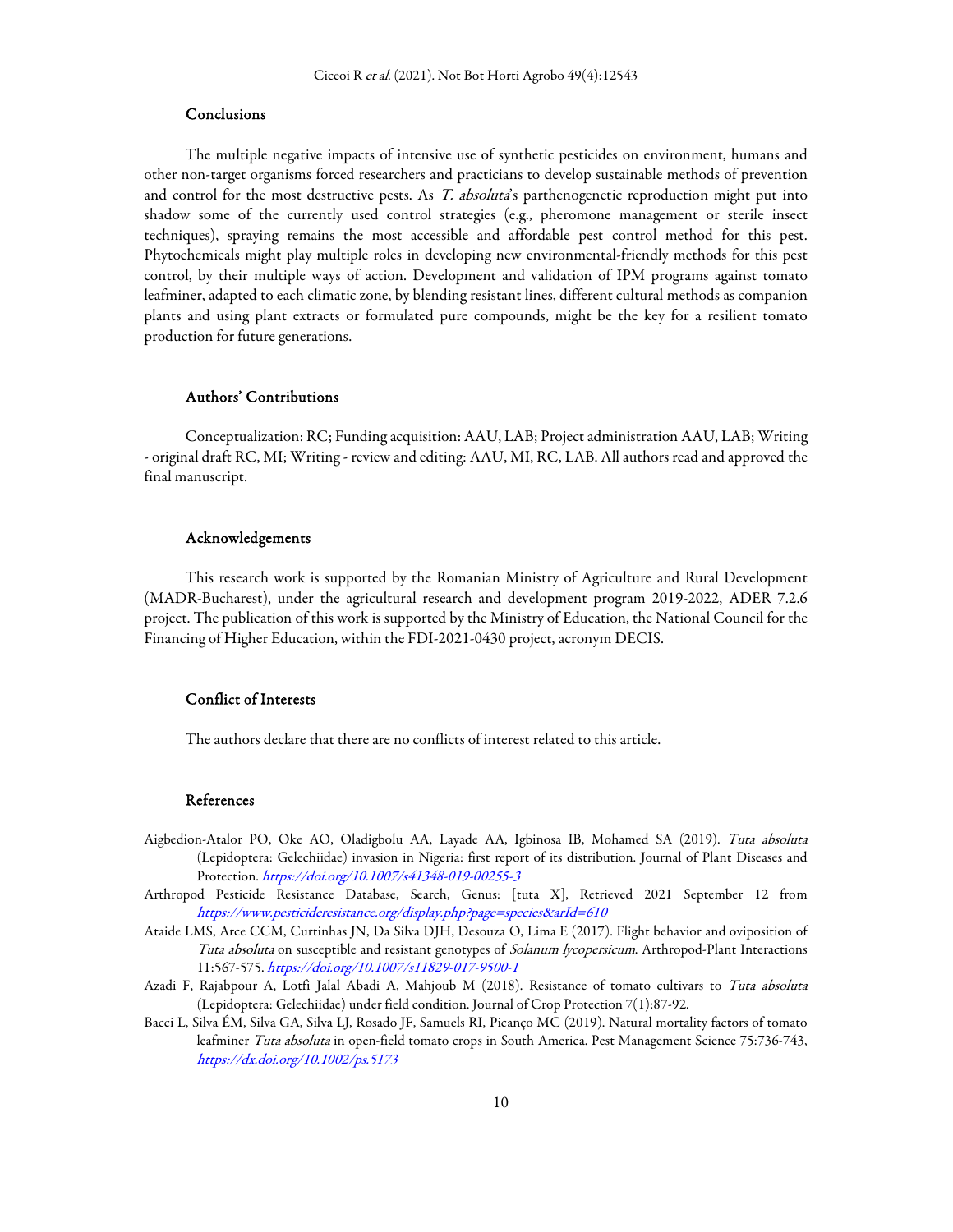- Balzan MV, Wäckers FL (2013). Flowers to selectively enhance the fitness of a host-feeding parasitoid: Adult feeding by Tuta absoluta and its parasitoid Necremnus artynes. Biological Control 67:21-31.
- Barone A, Chiusano ML, Ercolano MR, Giuliano G, Grandillo S, Frusciante L (2008). Structural and functional genomics of tomato. International Journal of Plant Genomics 2008:1-12. https://doi.org/10.1155/2008/820274
- Bawin T, Dujeu D, De Backer L, Francis F, Verheggen FJ (2015). Ability of Tuta absoluta (Lepidoptera: Gelechiidae) to develop on alternative host plant species. The Canadian Entomologist 148(04):434-442. https://doi.org/10.4039/tce.2015.59
- Bayram Y, Duman M, Buyuk M, Mutlu C (2017). Efficiency of pheromone water traps and life cycle of Tuta absoluta (Lepidoptera: Gelechiidae) in Diyarbakir province, Turkey. Fresenius Environmental Bulletin 26(12A):8146- 8153.
- Ben-Mahmoud S, Smeda JR, Chappell TM, Stafford-Banks C, Kaplinsky CH, Anderson T, … Ullman DE (2018). Acylsugar amount and fatty acid profile differentially suppress oviposition by western flower thrips, Frankliniella occidentalis, on tomato and interspecific hybrid flowers. PLoS One 13(7):e0201583. https://doi.org/10.1371/journal.pone.0201583
- Biondi A, Guedes RNC, Wan FH, Desneux N (2018). Ecology, worldwide spread, and management of the invasive South American tomato pinworm, Tuta absoluta: Past, present, and future. Annual Review of Entomology 63(1):239-258. https://doi.org/10.1146/annurev-ento-031616-034933
- Brévault T, Sylla S, Diatte M, Bernadas G, Diarra K (2014). Tuta absoluta Meyrick (Lepidoptera: Gelechiidae): a new threat to tomato production in Sub-Saharan Africa. African Entomology 22(2):441-444. https://doi.org/10.4001/003.022.0202
- Campolo O, Cherif A, Ricupero M, Siscaro G, Grissa-Lebdi K, Russo A, … Palmeri V (2017). Citrus peel essential oil nanoformulations to control the tomato borer, Tuta absoluta: chemical properties and biological activity. Scientific Reports 7(1). https://dx.doi.org/10.1038/s41598-017-13413-0
- Campos MR, Biondi A, Adiga A, Guedes RNC, Desneux N (2017). From the Western Palaearctic region to beyond: Tuta absoluta 10 years after invading Europe. Journal of Pest Science 90:787-796, https://doi.org/10.1007/s10340- 017-0867-7
- Caparros Megido R, Haubruge E, Verheggen FJ (2012). First evidence of deuterotokous parthenogenesis in the tomato leafminer, Tuta absoluta (Meyrick) (Lepidoptera: Gelechiidae). Journal of Pest Science 85(4):409-412. https://doi.org/10.1007/s10340-012-0458-6
- Causse M, Giovannoni J, Bouzayen M, Zouine M (2016). The tomato genome. Compendium of Plant Genomes. https://doi.org/10.1007/978-3-662-53389-5
- Cherif A, Verheggen F (2019). A review of Tuta absoluta (Lepidoptera: Gelechiidae) host plants and their impact on management strategies. Biotechnologie, Agronomie, Société et Environnement 23(4):270-278, https://doi.org/10.25518/1780-4507.18211
- Ciceoi R, Gutue M (2020). Updated list of host plants of Tuta absoluta (Meyrick, 1917) (Lepidoptera: Gelechiidae) with reference to Romania. Acta Zoologica Bulgarica 72 (4):597-610.
- Cohen JE (2003) Human population: the next half century. Science 302(5648):1172-1175. https://www.science.org/doi/10.1126/science.1088665
- Coqueret V, Le Bot J, Larbat R, Desneux N, Robin C, Adamowicz S (2017). Nitrogen nutrition of tomato plant alters leafminer dietary intake dynamics. Journal of Insect Physiology 99:130-138. https://doi.org/10.1016/j.jinsphys.2017.04.002
- Crisol-Martínez E, van der Bloom J (2018). Nuevas posibilidades para un manejo sostenible de Tuta absoluta en cultivos de tomate, Cooperativas Agro-alimentarias España 40:44-45, https://issuu.com/cooperativasagroalimentariases/docs/05883
- Crisol-Martínez E, van der Bloom J (2019). Necremnus tutae (Hymenoptera, Eulophidae) is widespread and efficiently controls Tuta absoluta in tomato greenhouses in SE Spain. IOBC/WPRS Bulletin 147:22-29.
- D'Esposito D, Manzo D, Ricciardi A, Garonna AP, De Natale A, Frusciante L, … Ercolano MR (2021). Tomato transcriptomic response to Tuta absoluta infestation. BMC Plant Biology 21(1):1-14. https://doi.org/10.1186/s12870-021-03129-9
- de Brito EF, Baldin ELL, de Carvalho Macedo Silva R, do Prado Ribeiro L, Vendramim JD (2015). Bioactivity of piper extracts on Tuta absoluta (Lepidoptera: Gelechiidae) in tomato. Pesquisa Agropecuária Brasileira 50(3):196-202. https://doi.org/10.1590/s0100-204x2015000300002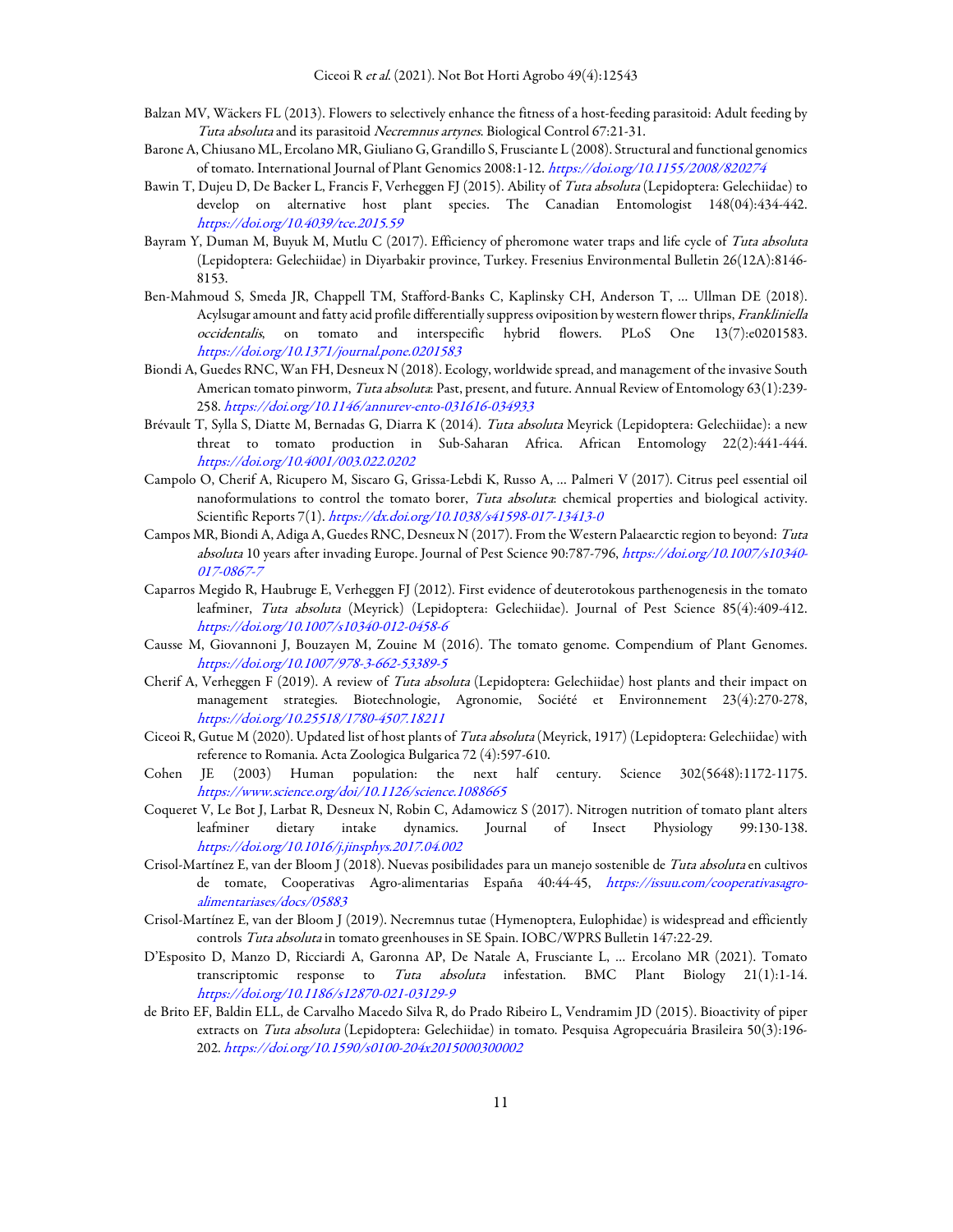- de Falco B, Manzo D, Incerti G, Garonna AP, Ercolano M, Lanzotti V (2019). Metabolomics approach based on NMR spectroscopy and multivariate data analysis to explore the interaction between the leafminer Tuta absoluta and tomato (Solanum lycopersicum). Phytochemical Analysis 30:556-563, https://dx.doi.org/10.1002/pca.2850
- de Oliveira CM, Andrade Júnior VCD, Maluf WR, Neiva IP, Maciel GM (2012). Resistance of tomato strains to the moth Tuta absoluta imparted by allelochemicals and trichome density. Ciência e Agrotecnologia 36:45-52. https://doi.org/10.1590/S1413-70542012000100006
- de Oliveira JL, Campos EVR, Bakshi M, Abhilash PC, Fraceto LF (2014). Application of nanotechnology for the encapsulation of botanical insecticides for sustainable agriculture: Prospects and promises. Biotechnology Advances 32(8):1550-1561. https://doi.org/10.1016/j.biotechadv.2014.10.010
- de Oliveira JRFD, Resende JTVD, Roberto SR, Silva PRD, Rech C, Nardi C (2020). Tomato breeding for sustainable crop systems: High levels of zingiberene providing resistance to multiple arthropods. Horticulturae 6(2):34. https://doi.org/10.3390/horticulturae6020034
- Desneux N, Luna MG, Guillemaud T, Urbaneja A (2011). The invasive South American tomato pinworm, Tuta absoluta, continues to spread in Afro-Eurasia and beyond: the new threat to tomato world production. Journal of Pest Science 84:403-408, https://doi.org/10.1007/s10340-011-0398-6
- Desneux N, Wajnberg E, Wyckhuys KAG, Burgio G, Arpaia S, … Urbaneja A (2010). Biological invasion of European tomato crops by Tuta absoluta: ecology, geographic expansion, and prospects for biological control. Journal of Pest Science 83:197-215. https://doi.org/10.1007/s10340-010-0321-6
- Dias DM, Resende JTD, Zeist AR, Gabriel A, Santos MH, Vilela NC (2019). Resistance of processing tomato genotypes to leafminer (Tuta absoluta). Horticultura Brasileira 37:40-46. http://dx.doi.org/10.1590/S0102- 053620190106
- Duke JA (2016). Dr. Duke's phytochemical and ethnobotanical databases. (Data Set). Ag Data Commons. https://dx.doi.org/10.15482/USDA.ADC/1239279
- EFSA PLH Panel: Bragard C, Dehnen-Schmutz K, Di Serio F, Gonthier P, … Potting R (2019). Guidance on commodity risk assessment for the evaluation of high-risk plants dossiers. EFSA Journal 17(4):5668. https://doi.org/10.2903/j.efsa.2019.5668
- Essoung FRE, Mba'ning BM, Mohamed SA, Lwande W, Ngouela SA, Tsamo E, Cox RJ (2017). Welwitschianalol A and B, two cyclohexene derivatives and other insecticidal constituents of Caesalpinia welwitschiana (Oliv.) Brenan. Phytochemistry Letters 22:81-86. https://doi.org/10.1016/j.phytol.2017.09.010
- EU Regulation (EU) 2016/2031 of the European parliament of the council of 26 October 2016, on protective measures against pests of plants. (2016). Official Journal of the European Union. https://eur-lex.europa.eu/legalcontent/EN/TXT/PDF/?uri=CELEX:32016R2031&from=EN
- FAO and WHO (2019). Pesticide residues in food. Report 2018 Joint FAO/WHO Meeting on Pesticide Residues. FAO Plant Production and Protection Paper no. 234. Rome, pp 668. http://www.fao.org/3/CA2708EN/ca2708en.pdf
- Felföldi Z, Ranga F, Socaci SA, Farcas A, Plazas M, Sestras AF, Vodnar DC, Prohens J, Sestras RE (2021). Physicochemical, nutritional, and sensory evaluation of two new commercial tomato hybrids and their parental lines. Plants 10(11):2480. https://doi.org/10.3390/plants10112480
- Fernandez-Pozo N, Menda N, Edwards JD, Saha S, Tecle IY, Strickler SR, … Mueller LA (2015). The Sol Genomics Network (SGN)-from genotype to phenotype to breeding. Nucleic Acids Research 43:D1036-D1041. https://doi.org/10.1093/nar/gku1195
- Floricel M, Mitrea I, Oltean I, Florian T, Varga MI, Vasian I, … Hulujan IB (2018). The testing of some products in order to monitor the Cameraria ohridella Deschka-Dimic species (Lepidoptera: Gracilariidae). Agrolife Scientific Journal 7(2):53-60.
- Ghaderi S, Fathipour Y, Asgari S (2017). Susceptibility of seven selected tomato cultivars to Tuta absoluta (Lepidoptera: Gelechiidae): Implications for its management. Journal of Economic Entomology 110:421-429, https://doi.org/10.1093/jee/tow275
- Ghanim NM, Abdel Ghani SB (2014). Controlling Tuta absoluta (Lepidoptera: Gelechiidae) and Aphis gossypii (Hemiptera: Aphididae) by aqueous plant extracts. Life Science Journal 11(3):299-307.
- Gharekhani GH, Salek-Ebrahimi H (2014). Evaluating the damage of Tuta absoluta (Meyrick) (Lepidoptera: Gelechiidae) on some cultivars of tomato under greenhouse condition. Archives of Phytopathology and Plant Protection 47:429-436. https://doi.org/10.1080/03235408.2013.811800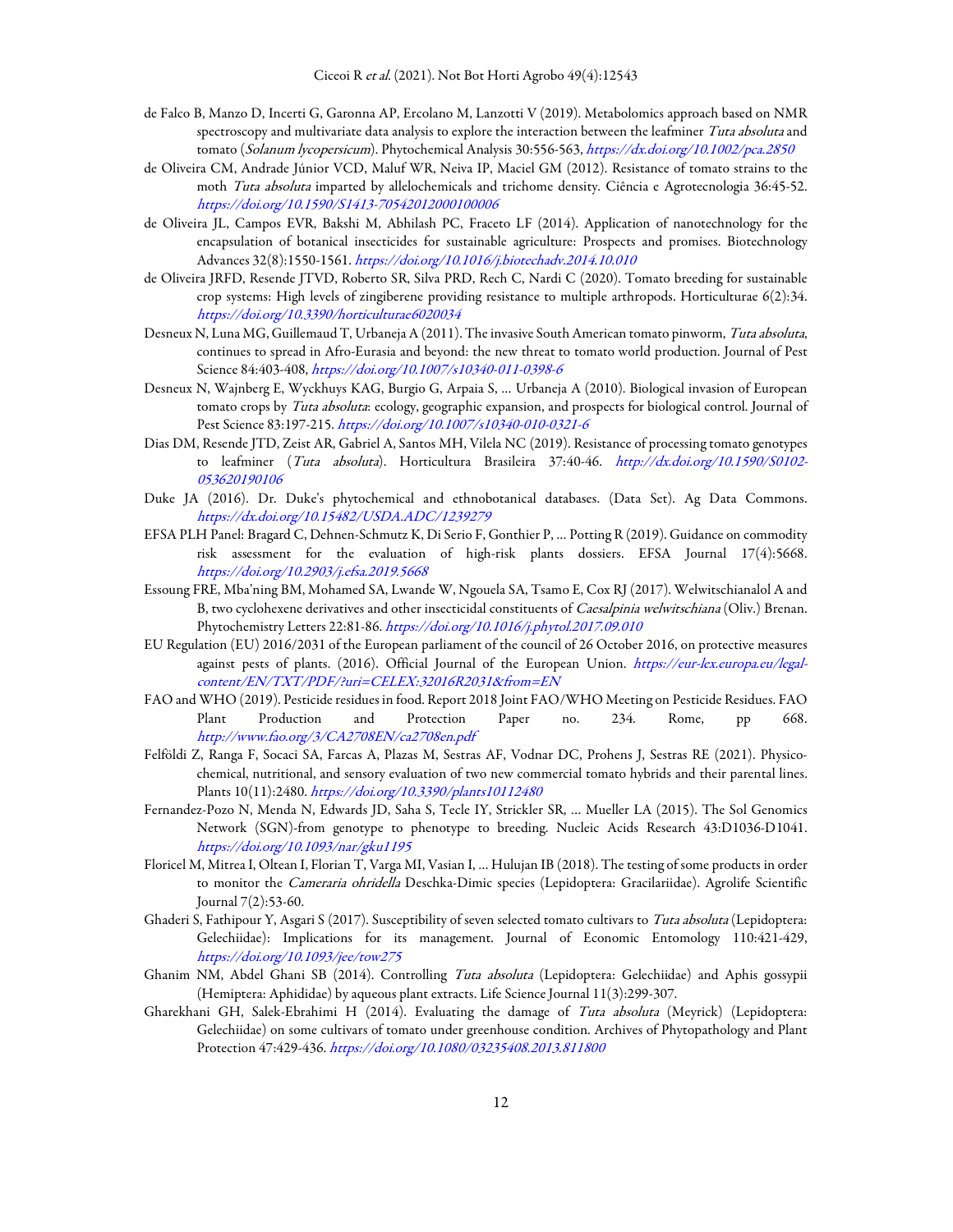- Giorgini M, Guerrieri E, Cascone P, Gontijo L (2018). Current strategies and future outlook for managing the neotropical tomato pest Tuta absoluta (Meyrick) in the Mediterranean basin. Neotropical Entomology https://doi.org/10.1007/s13744-018-0636-1
- Gonçalves-Gervásio RCR, Vendramim JD (2007). Bioatividade do extrato aquoso de sementes de nim sobre Tuta absoluta (Meyrick, 1917) Lepidoptera: Gelechiidae) em três formas de aplicação [Bioactivity of the aqueous extract of neem seeds on Tuta absoluta (Meyrick, 1917) Lepidoptera: Gelechiidae) in three forms of application]. In Portuguese. Cienciae Agrotecnologia 31:28-34. http://www.scielo.br/pdf/cagro/v31n1/v31n1a04.pdf
- Grandillo S, Cammareri M (2016). Molecular mapping of quantitative trait loci in tomato. In the tomato genome. Compendium of Plant Genomes. https://doi.org/10.1007/978-3-662-53389-5\_4
- Grant C, Jacobson R, Ilias A, Berger M, Vasakis E, Bielza P, … Bass C (2019). The evolution of multiple-insecticide resistance in UK populations of tomato leafminer, Tuta absoluta. Pest Management Science 75:2079-2085, https://doi.org/10.1002/ps.5381
- Guedes RNC, Roditakis E, Campos MR, Haddi K, Bielza P, Siqueira HAA, … Nauen R (2019). Insecticide resistance in the tomato pinworm Tuta absoluta: patterns, spread, mechanisms, management and outlook. Journal of Pest Science 92(4):1329-1342, https://doi.org/10.1007/s10340-019-01086-9
- Hallmann CA, Sorg M, Jongejans E, Siepel H, Hofland N, Schwan H, … de Kroon H (2017). More than 75 percent decline over 27 years in total flying insect biomass in protected areas. PLOS One 12(10):e0185809. https://doi.org/10.1371/journal.pone.0185809
- Han P, Bayram Y, Shaltiel-Harpaz L, Sohrabi F, Saji A, Esenali UT, … Desneux N (2018a). Tuta absoluta continues to disperse in Asia: damage, ongoing management and future challenges. Journal of Pest Science. https://doi.org/10.1007/s10340-018-1062-1
- Han P, Desneux N, Becker C, Larbat R, Le Bot J, Adamowicz S, … Lavoir A-V (2018c). Bottom-up effects of irrigation, fertilization and plant resistance on Tuta absoluta: implications for Integrated Pest Management. Journal of Pest Science. https://doi.org/10.1007/s10340-018-1066-x
- Han P, Zhang YN, Lu ZZ, Wang S, Wang S, Ma D-Y, … Desneux N (2018b). Are we ready for the invasion of Tuta absoluta? Unanswered key questions for elaborating an Integrated Pest Management package in Xinjiang, China. Entomologia Generalis 38:113-125, https://doi.org/10.1127/entomologia/2018/0739
- Heuvelink E (2018). Tomatoes, 2nd Edition. Cabi, Boston, MA.
- Hulme PE (2009). Trade, transport, and trouble: managing invasive species pathways in an era of globalization. Journal of Applied Ecology 46(1):10-18. https://doi.org/10.1111/j.1365-2664.2008.01600.x
- Ikbal C, Pavela R (2019). Essential oils as active ingredients of botanical insecticides against aphids. Journal of Pest Science. https://dx.doi.org/10.1007/s10340-019-01089-6
- Isman MB (2020). Commercial development of plant essential oils and their constituents as active ingredients in bioinsecticides. Phytochemistry Reviews 19:235-241 https://dx.doi.org/10.1007/s11101-019-09653-9
- Karadjova O, Ilieva Z, Krumov V, Petrova E, Ventsislavov V (2013). Tuta absoluta (Meyrick) (Lepidoptera: Gelechiidae): potential for entry, establishment and spread in Bulgaria. Bulgarian Journal of Agricultural Science 19:563-571. https://www.agrojournal.org/19/03-28.pdf
- Kayahan A, Simsek B, Karaca I, Aktas H (2018). Determination of the responses of different tomato species to Tuta absoluta. Scientific Papers. Series B, Horticulture, LXII:431-436,
- Kim J, Kang K, Gonzales-Vigil E, Shi F, Jones AD, Barry CS, Last RL (2012). Striking natural diversity in glandular trichome acylsugar composition is shaped by variation at the acyltransferase2 locus in the wild tomato Solanum habrochaites. Plant Physiology 160:1854-1870. https://doi.org/10.1104/pp.112.204735
- Leckie BM, D'Ambrosio DA, Chappell TM, Halitschke R, De Jong DM, Kessler A, Kennedy GG, Mutschler MA (2016). Differential and synergistic functionality of acylsugars in suppressing oviposition by insect herbivores. PLOS One 11:e0153345. https://doi.org/10.1371/journal.pone.0153345
- Leite GLD, Picanço M, Guedes RNC, Zanuncio JC (2001). Role of plant age in the resistance of Lycopersicon hirsutum f. glabratum to the tomato leafminer Tuta absoluta (Lepidoptera: Gelechiidae). Scientia Horticulturae 89(2):103-113. https://doi.org/10.1016/S0304-4238(00)00224-7
- Lietti MMM, Botto E, Alzogaray RA (2005). Insecticide resistance in Argentine populations of Tuta absoluta (Meyrick) (Lepidoptera: Gelechiidae). Neotropical Entomology 34:113-119. https://doi.org/10.1590/S1519- 566X2005000100016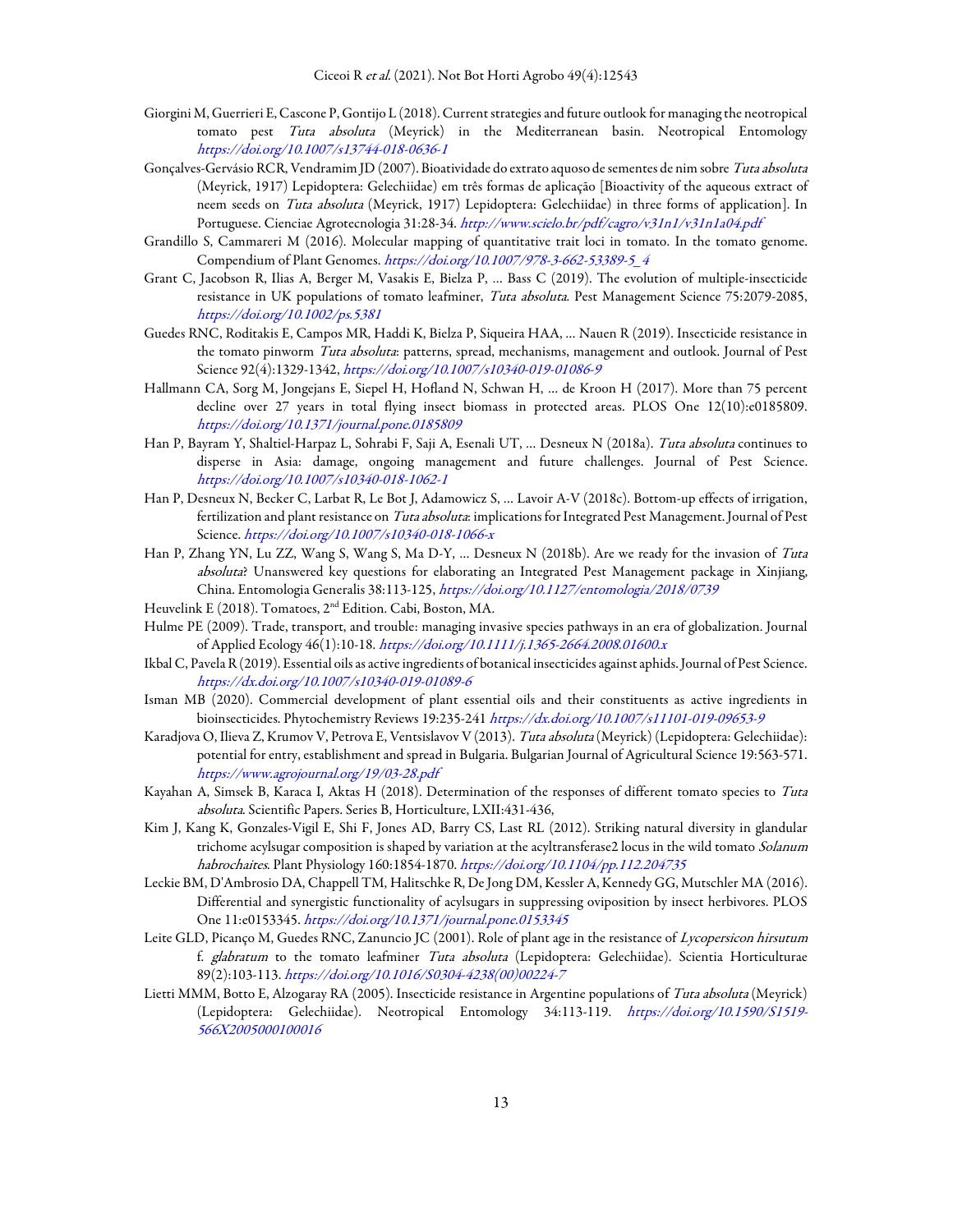- Mack RN, Simberloff D, Lonsdale WM, Evans H, Clout M, Bazzaz FA (2000). Biotic invasions: causes, epidemiology, global consequences, and control. Ecological Applications 10(3):689. https://doi.org/10.1890/1051- 0761(2000)010[0689:BICEGC]2.0.CO;2
- Maluf WR, de Silva VF, Cardoso M, Gomes LAA, Neto ACG, Maciel GM, Nízio DAC (2010). Resistance to the South American tomato pinworm Tuta absoluta in high acylsugar and/or high zingiberene tomato genotypes. Euphytica 176:113-123. https://doi.org/10.1007/s10681-010-0234-8
- Mandal S, Ji W, Mcknight TD (2020). Candidate gene networks for acylsugar metabolism and plant defense in wild tomato Solanum pennellii. The Plant Cell 32:81-99. https://doi.org/10.1105/tpc.19.00552
- Mansour R, Brévault T, Chailleux A, Cherif A, Grissa-Lebdi K (2018). Occurrence, biology, natural enemies and management Tuta absoluta in Africa. Entomologia Generalis 38:83-111, https://doi.org/10.1127/entomologia/2018/0749
- Moawad SS, Ebadah IM, Mahmoud YA (2013). Biological and histological studies on the efficacy of some botanical and commercial oils on Tuta absoluta Meyrick (Lepidoptera: Gelechiidae). Egyptian Journal of Biological Pest Control 23:1-8.
- Moreno SC, Carvalho GA, Picanço MC, Morais EG, Pereira RM (2011). Bioactivity of compounds from Acmella oleracea against Tuta absoluta (Meyrick) (Lepidoptera: Gelechiidae) and selectivity to two non-target species. Pest Management Science 68(3):386-393. https://doi.org/10.1002/ps.2274
- Owens B (2019). How plants and insects inherit immunity from their parents. Nature 575(7784):S55-S56. https://doi.org/10.1038/d41586-019-03640-y
- Parker JE, Snyder WE, Hamilton GC and Rodriguez Saona C (2013). Companion planting and insect pest control. Weed and Pest Control - Conventional and New Challenges 1-28. https://doi.org/10.5772/55044
- Pavela R (2014). Limitation of plant biopesticides. Advances in Plant Biopesticides 347-359. https://dx.doi.org/10.1007/978-81-322-2006-0\_17
- Pavela R, Benelli G (2016). Essential oils as ecofriendly biopesticides? Challenges and constraints. Trends in Plant Science 21(12):1000-1007. https://dx.doi.org/10.1016/j.tplants.2016.10.005
- Proffit M, Birgersson G, Bengtsson M, Reis R, Witzgall P, Lima E (2011). Attraction and oviposition of Tuta absoluta females in response to tomato leaf volatiles. Journal of Chemical Ecology 37(6):565-574. https://doi.org/10.1007/s10886-011-9961-0
- Q2024187 (2021). 2-Undecanone. Wikidata. Retrieved 2021 October 16, from https://www.wikidata.org/w/index.php?title=Q2024187&oldid=1434760077
- Q27147536. (2021). 2-Tridecanone Wikidata. Retrieved 2021 October 16, from https://www.wikidata.org/w/index.php?title=Q27147536&oldid=1448412213
- Q4117486. (2021). Zingiberene. Wikidata. Retrieved 2021, October 16, from https://www.wikidata.org/w/index.php?title=Q4117486&oldid=1486391643
- Rakha M, Zekeya N, Sevgan S, Musembi M, Ramasamy S, Hanson P (2017). Screening recently identified whitefly/spider mite-resistant wild tomato accessions for resistance to Tuta absoluta. Plant Breeding 136(4):562-568. https://doi.org/10.1111/pbr.12503
- Roditakis E, Vasakis E, García-Vidal L, Martínez-Aguirre MR, Rison JL, Haxaire-Lutun MO, … Bielza, P (2018). A fouryear survey on insecticide resistance and likelihood of chemical control failure for tomato leaf miner Tuta absoluta in the European/Asian region. Journal of Pest Science 91(1):421-435. https://doi.org/10.1007/s10340-017-0900-x
- Roser M, Ritchie H, Ortiz-Ospina E (2020). World Population Growth. Published online at OurWorldInData.org. Retrieved on 13 Sep 2021 from: https://ourworldindata.org/world-population-growth
- Rostami E, Madadi H, Abbasipour H, Allahyari H, Cuthbertson AGS (2016). Life table parameters of the tomato leaf miner Tuta absoluta (Lepidoptera: Gelechiidae) on different tomato cultivars. Journal of Applied Entomology 141(1-2):88-96. https://doi.org/10.1111/jen.12319
- Santana PA, Kumar L, Da Silva RS, Picanço MC (2019). Global geographic distribution of Tuta absoluta as affected by climate change. Journal of Pest Science 92:1373-1385. https://doi.org/10.1007/s10340-018-1057-y
- Silva GA, Queiroz EA, Arcanjo LP, Lopes MC, Araújo TA, Galdino TSV, … Picanço MC (2021). Biological performance and oviposition preference of tomato pinworm Tuta absoluta when offered a range of Solanaceous host plants. Scientific Reports 11(1153). https://doi.org/10.1038/s41598-020-80434-7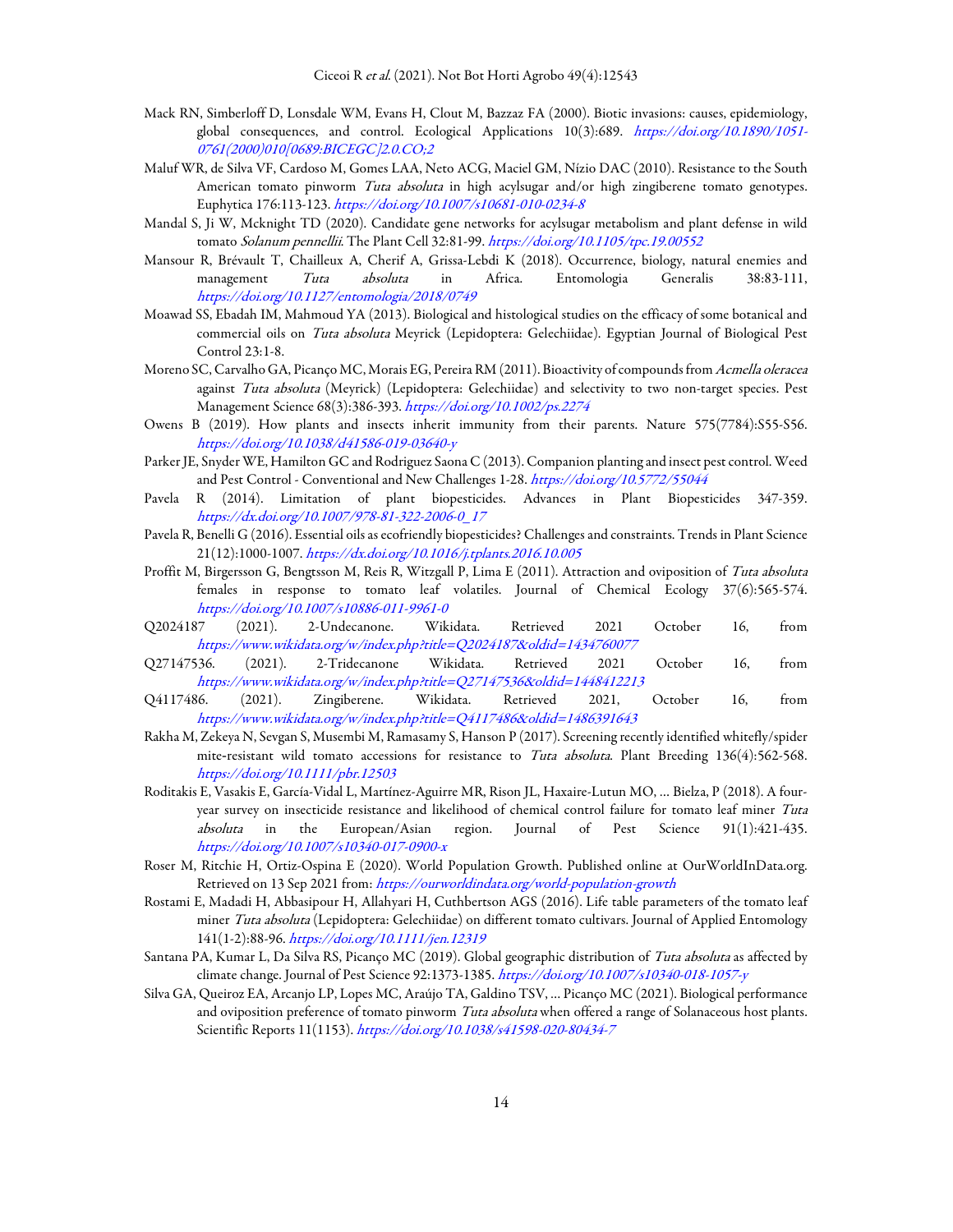- Silva JE, Ribeiro LMS, Vinasco N, Guedes RNC, Siqueira HAA (2019). Field‑evolved resistance to chlorantraniliprole in the tomato pinworm Tuta absoluta: inheritance, cross-resistance profile, and metabolism, Journal of Pest Science 92:1421-1431. https://doi.org/10.1007/s10340-018-1064-z
- Snoeren TAL, Sitbon E, Levy D (2017). Resistance to arthropod pest in tomatoes. United States Patent Application Publication. Pub. No: US2017/0240910 A1.
- Sohrabi F, Nooryazdan HR, Gharati B, Saeidi Z (2017). Plant Resistance to the moth Tuta absoluta (Meyrick) (Lepidoptera:Gelechiidae) in tomato cultivars. Neotropical Entomology 46:203-209. https://doi.org/10.1007/s13744-016-0441-7
- Solgenomics / SGN (2021). Retrieved 2021 October 16, from https://solgenomics.github.io/sgn/
- Suresh BV, Roy R, Sahu K, Misra G, Chattopadhyay D (2014). Tomato genomic resources database: an integrated repository of useful tomato genomic information for basic and applied research. PLoS One 9(1):e86387. https://doi.org/10.1371/journal.pone.0086387
- Sylla S, Brévault T, Monticelli LS, Diarra K, Desneux N (2019). Geographic variation of host preference by the invasive tomato leaf miner Tuta absoluta: implications for host range expansion. Journal of Pest Science 92:1387. https://doi.org/10.1007/s10340-019-01094-9
- TGC The Tomato Genome Consortium (2012). The tomato genome sequence provides insights into fleshy fruit evolution. Nature 485:635-641. https://doi.org/10.1038/nature11119
- Tonnang HEZ, Mohamed SF, Khamis F, Ekesi S (2015). Identification and risk assessment for worldwide invasion and spread of Tuta absoluta with a focus on Sub-Saharan Africa: implications for phytosanitary measures and management. PLoS One 10(8):e0135283, https://doi.org/10.1371/journal.pone.0135283
- Umpiérrez ML, Lagreca ME, Cabrera R, Grille G, Rossini C (2012). Essential oils from Asteraceae as potential biocontrol tools for tomato pests and diseases. Phytochemistry Reviews 11(4):339-350. https://doi.org/10.1007/s11101-012-9253-5
- Urbaneja A, González-Cabrera J, Arnó J, Gabarra R (2012). Prospects for the biological control of Tuta absoluta in tomatoes of the Mediterranean basin. Pest Management Science. 68:1215-1222. https://doi.org/10.1002/ps.3344
- Vendemiatti E, Zsögön A, de Silva, GFF de Jesus, FA, Cutri L, Figueiredo CRF, … Peres LEP (2017). Loss of type-IV glandular trichomes is a heterochronic trait in tomato and can be reverted by promoting juvenility. Plant Science 259:35-47. https://doi.org/10.1016/j.plantsci.2017.03.006
- Venzon M, Togni PHB, Amaral DSSL, Rezende MQ, Batista MC, Chiguachi JAM, Martins EF, Perez AL (2018). Mobilização de mecanismos de regulação natural de pragas via plantas com múltiplos serviços ecossistêmicos [Mobilization of natural pest regulation mechanisms via plants with multiple ecosystem services]. Innovations Agronomiques 64:83-95.
- Verheggen F, Fontus B (2019). First record of Tuta absoluta in Haiti. Entomologia Generalis 38:349-353. https://doi.org/10.1127/entomologia/2019/0778
- Weinhold A, Baldwin IT (2011). Trichome-derived O-acyl sugars are a first meal for caterpillars that tags them for predation. Proceedings of the National Academy of Sciences 108(19):7855-7859. https://doi.org/10.1073/pnas.1101306108
- Yarou BB, Bawin T, Boullis A, Heukin S, Lognay G, Verheggen FJ, Francis F (2018). Oviposition deterrent activity of basil plants and their essentials oils against Tuta absoluta (Lepidoptera: Gelechiidae). Environmental Science and Pollution Research 25:29880-29888, https://dx.doi.org/10.1007/s11356-017-9795-6
- Zappalà L, Biondi A, Alma A, Al-Jboory IJ, Arnò J, Bayram A, … Desneux N (2013). Natural enemies of the South American moth, Tuta absoluta, in Europe, North Africa and Middle East, and their potential use in pest control strategies. Journal of Pest Science 86:635-647. https://doi.org/10.1007/s10340-013-0531-9
- Zlof V, Suffert M (2012). Report of the EPPO/FAO/IOBC/NEPPO Joint International Symposium on management of Tuta absoluta (tomato borer). Bulletin OEPP/EPPO 42(2):203-204, https://doi.org/10.1111/epp.2555
- Zoubiri S, Baaliouamer A (2014). Potentiality of plants as source of insecticide principles. Journal of Saudi Chemical Society 18:925-938. https://dx.doi.org/10.1016/j.jscs.2011.11.015